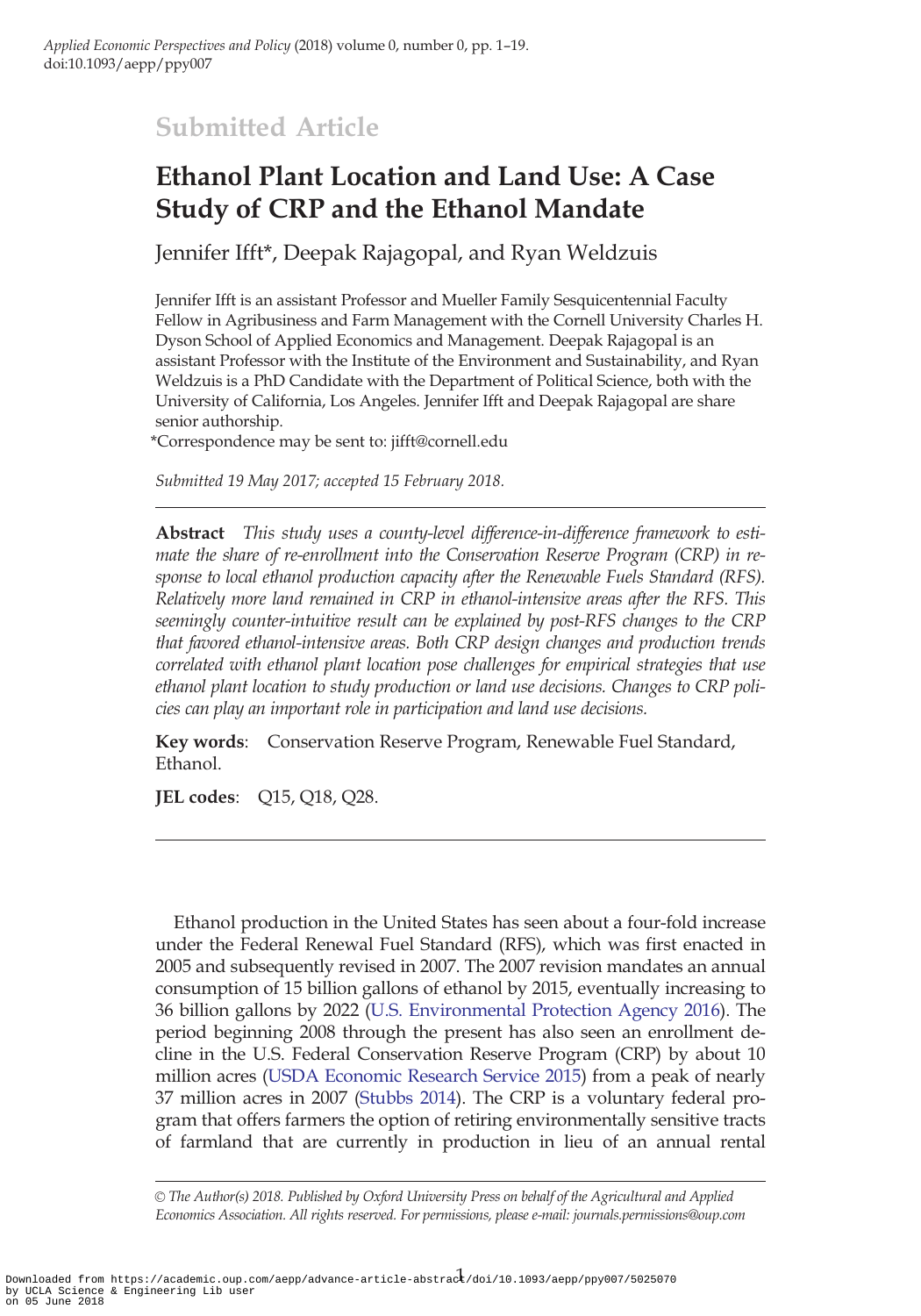payment. The contract period for enrollment is generally 10 years. During periods of high crop prices, land expiring from the CRP would be subject to reversion to crop production. [Hendricks and Er \(2018\)](#page-17-0) suggest that CRP land was a prominent factor in land use change during the recent period of high commodity prices.

This study examines the relationship between ethanol plant location and CRP re-enrollment after the ethanol mandate. Understanding the effect of ethanol mandates on CRP enrollment is important for a few reasons. First, CRP provides important environmental services, which might be lost as land returns to commercial crop production ([Secchi and Babcock 2015](#page-18-0)). Second, land under CRP contracts, together with pasture land, may serve as the extensive margin for crop production. Expectations about commodity prices affect land owners' incentives to enroll, re-enroll or dis-enroll land under the program. Third, the greenhouse gas (GHG) emissions associated with (re)converting CRP to cropland might reduce the GHG benefits of crop-based biofuels. Several studies have speculated that the emissions associated with land cover change could render biofuel policies counterproductive to climate change mitigation [\(Fargione et al. 2008;](#page-17-0) [Searchinger et al.](#page-18-0) [2008;](#page-18-0) [Melillo et al. 2009;](#page-18-0) [Hertel et al. 2010;](#page-17-0) [Lapola et al. 2010\)](#page-18-0).

The magnitude of land cover change and associated emissions in such studies is wide-ranging. Predictions on the higher end are that about 500 acres of non-cropland would be converted to cropland per each milliongallon increase in U.S. corn ethanol production [\(Searchinger et al. 2008](#page-18-0); [USEPA 2010\)](#page-18-0). On the other hand, [Chen and Khanna \(2018\)](#page-17-0) estimate that land use change as low as 112 acres being converted per million-gallon increase in corn ethanol production during 2007-12. Being simulation-based, the estimates of land cover change from all such studies mentioned above are hypotheses that require empirical validation. Since crop prices that drive agricultural land use are the product of multiple interacting demand and supply shocks, only one of which is shifting biofuel demand, identifying the causal effect of growth in biofuel production on land use change (LUC) is challenging. Rising affluence, energy prices, adverse weather, and barriers to trade are at least four other shocks to have contributed to high crop prices during the last decade ([Gilbert 2010\)](#page-17-0).

High-resolution satellite images of agricultural land cover change for the western corn belt (Iowa, Minnesota, North Dakota, South Dakota, and Nebraska) show a decline in total grassland area of more than half a million acres between 2006 and 2011 ([Wright and Wimberly 2013\)](#page-18-0). This study, however, only establishes the overall correlation between high crop prices and LUC, and not a causal effect of ethanol mandates on LUC. For instance, the correlation between increase in the profitability of crop production and the increase in crop-planted area in the prairie states suggests that cropland supply is inelastic [\(Barr et al. 2011\)](#page-17-0). Specifically, [Swinton et al. \(2011\)](#page-18-0) find that between 2006 and 2009, when profitability of the typical farm increased 64%, crop-planted area increased only 2%. Overall, causal estimates of the effect of biofuel policies on the encroachment of cropland into land set aside for nature are lacking, which provided the motivation for this study.

There is a large body of literature on factors influencing CRP enrollment decisions, optimal program design, rental rates, and several other issues. A literature review by[Wachenheim et al. \(2014\)](#page-18-0) emphasizes that the economics literature on CRP collectively indicates that landowners respond to financial incentives, but are also influenced by both uncertainty related to program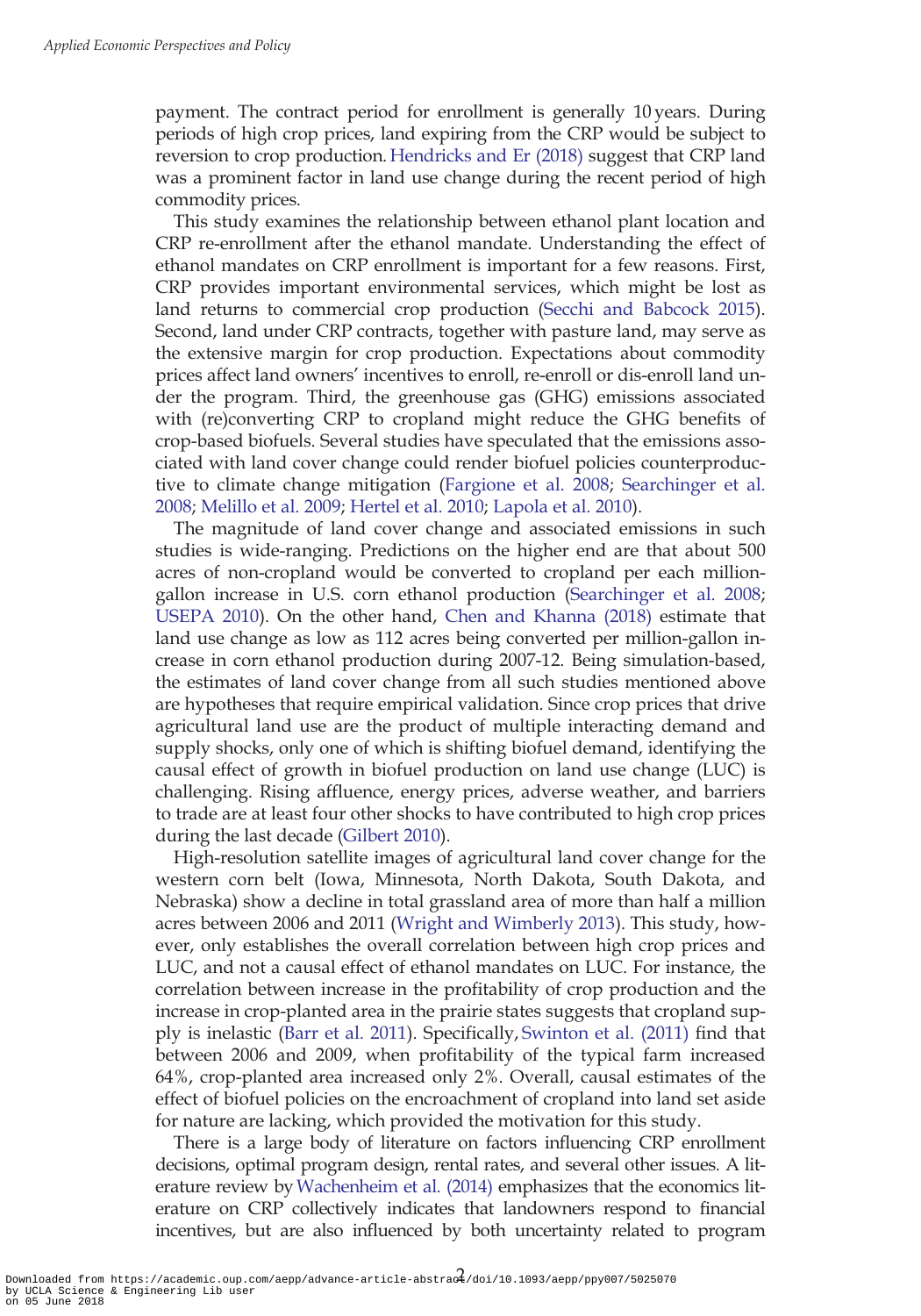design and non-financial influences, such as preferences for the environmental benefits provided by CRP. There is also a rich body of literature on the auctions used for CRP enrollment and the potential for improvements (e.g., [Hellerstein](#page-17-0) [et al. 2015\)](#page-17-0). Economists have also considered the implications of the post-2007 decline in total land enrolled in CRP [\(Wu and Weber, 2012](#page-18-0)). Jointly, several studies support the economic and environmental benefits of the CRP as well as the importance of considering factors beyond commodity prices.

Program changes occurring around the time of the mandate favored land with smaller parcels or more environmental benefits. Typically a landowner can sign up for CRP under one of two programs—general signup and Continuous CRP (CCRP). While land enrolled in the 1990s would have been through a general sign-up, in the 2000s different CRP programs, collectively referred to as CCRP, allowed for smaller parcels with more demonstrated environmental benefits to automatically enter CRP [\(Stubbs 2014\)](#page-18-0). General sign-ups take place during fixed periods and involve competitive bidding by landowners. The USDA's Farm Service Agency (FSA), which administers CRP, accepts bids after ranking them on environmental benefits and cost. In contrast, smaller parcels may be enrolled under the CCRP at any time without bidding or ranking, so long as the landowners undertake specified land management practices and the land meets certain eligibility criteria based on its environmental characteristics. CCRP was becoming more prominent during the mid 2000s and may have facilitated re-enrollment. Temporary extension or re-enrollment (REX) contracts were also broadly offered in the late 2000s for expiring contracts on more environmentally sensitive land, or land with a higher Environmental Benefits Index (EBI; Farm Service Agency). Decreases in the acreage cap post-mandate may also have played a role in the national decline in CRP acreage [\(Hendricks and Er 2018\)](#page-17-0).

Several studies have used ethanol plant location to estimate the impact of ethanol production and related policies on a variety of outcomes related to crop production, including farmland value and land rents ([Henderson and](#page-17-0) [Gloy 2009;](#page-17-0) [Blomendahl et al. 2011](#page-17-0); [Towe and Tra 2013](#page-18-0); [Kropp and Peckham](#page-17-0) [2015\)](#page-17-0), local grain price ([McNew and Griffith 2005](#page-18-0)), farm size [\(Tra and Towe](#page-18-0) [2016\)](#page-18-0), various measures of land use such as area planted to corn, total agricultural area, intensification, and effect of corn-soy rotation ([Miao 2013](#page-18-0); [Arora](#page-17-0) [et al. 2016](#page-17-0); [Motamed et al. 2016](#page-18-0)), and landowners' decision to exit early from CRP and return to farming [\(Krumel Jr. et al. 2015](#page-17-0)). By decreasing the local basis, or transportation costs to deliver crops to market, ethanol plants make local crop production more profitable. Beyond changes to the local basis, ethanol plants may even improve local expectations for future farm income [\(Towe and Tra 2013](#page-18-0)).

There is a growing body of research that shows that ethanol production is associated with local intensification of corn production as well as more land coming into production ([Brown et al. 2014;](#page-17-0) [Motamed et al. 2016\)](#page-18-0). Using a county-fixed effects model, we extend this literature to consider the impact of ethanol plant capacity on local CRP enrollment decisions. We find that a larger share of land re-enrolled in CRP in counties with growing ethanol capacity after the biofuel mandate went into effect. This result, however, should not be interpreted as implying that the mandate itself led to less land leaving the CRP, as it only holds for counties with land more likely to be affected by post-mandate CRP changes. Overall, our results suggest that land that exited CRP was not necessarily driven by proximity of an ethanol plant,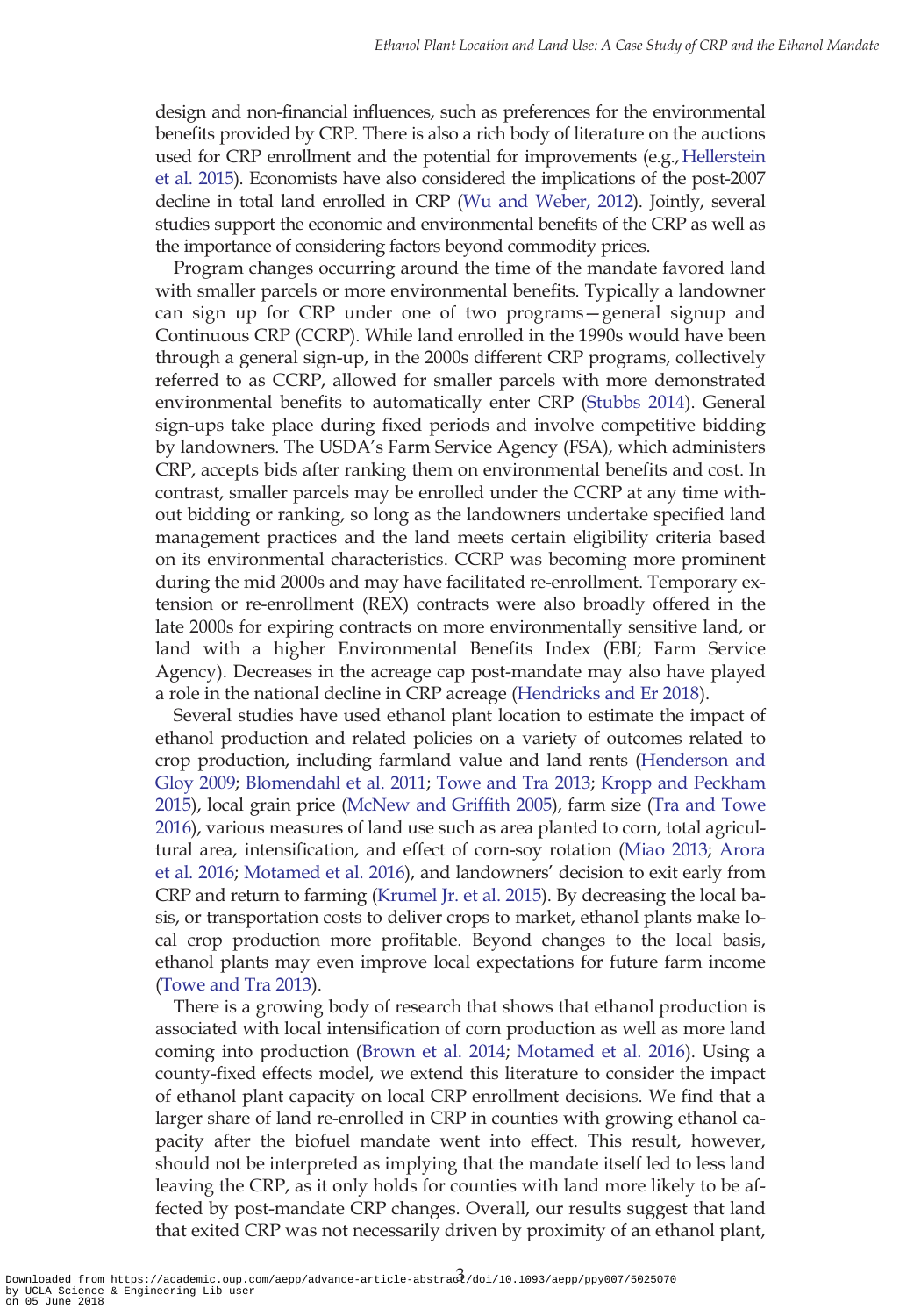but that CRP design changes effectively served to keep relatively more land enrolled near ethanol plants.

## Data

Our study focuses on ten Midwestern states—Illinois, Indiana, Iowa, Kansas, Minnesota, Missouri, Nebraska, North Dakota, South Dakota, and Wisconsin—which together consistently account for the vast majority of U.S. ethanol production. Our data spans the years 1999 through 2014. Since these states are also among the largest corn-growing states, this indicates that proximity to sources of feedstock is a major factor in ethanol plant siting decisions.

We combine several sources of county-level data for our analysis. The location, company name, feedstock, and total plant capacity are reported by the Renewable Fuels Association. There are 199 ethanol plants accounted for in our data set, with 40 in operation in 1999, 71 in 2005, 100 in 2007, and 182 by 2014. Ethanol capacity is measured by millions of gallons per year (mgpy). The latitude and longitude of each plant location is calculated as the centroid of the city in which it operates, as reported by Google Maps. Each city is then matched with the county in which it is located. The distance between each county's centroid and the nearest ethanol plant (in operation) is determined using the GEODIST package in Stata. We use capacity of ethanol plants within an 18.5-mile and 31-mile radius of each county centroid (the 0.25 an 0.50 percentiles for distance to the nearest ethanol plant, respectively), and estimate our empirical model under each specification. This allows us flexibility in considering differences in local transportation infrastructure, which would affect transportation costs and production decisions. While we only report results using the 18.5-mile radius, results with the 31-mile radius are consistent and available upon request.

We use county-level data on CRP enrollment, broken down into details of acres expiring, acres re-enrolling, and new acres entering the program, as well as the total stock of acres enrolled and CRP rental payments. CRP rental payments form the base of payments to landowners, and allow for payments to adjust upwards based on market conditions and compete with local cropland rental rates. This data is collected by the USDA Farm Service Agency (FSA) and county-level aggregates are estimated by the USDA Economic Research Service (ERS). CRP contracts are typically ten years, although the length of the contracts varies with contract type and has changed across Farm Acts. We are specifically interested in re-enrollment of land that expires, as enrollment decisions are from over a decade ago. Most land expiring during our study period would have been from land enrolled under a general or competitive sign-up.

We obtained data on average county-level CRP parcel size and soil quality to allow us to consider the impact of program changes on re-enrollment decisions. We also use NASS data on state corn prices and county-level cash rents. To compare our analysis with that of related studies, we also include measures of the intensive and extensive margins of corn production: (a) acres of corn planted as a share of total acres of corn and soy planted, and (b) total corn acres planted. This county-level data on corn and soybean production is reported annually.

Summary statistics for all variables are provided in [table 1.](#page-4-0) A map of ethanol plants and CRP acreage in 2007 is reported in [figure 1.](#page-4-0) As discussed previously, there was a great deal of variation in both CRP enrollment and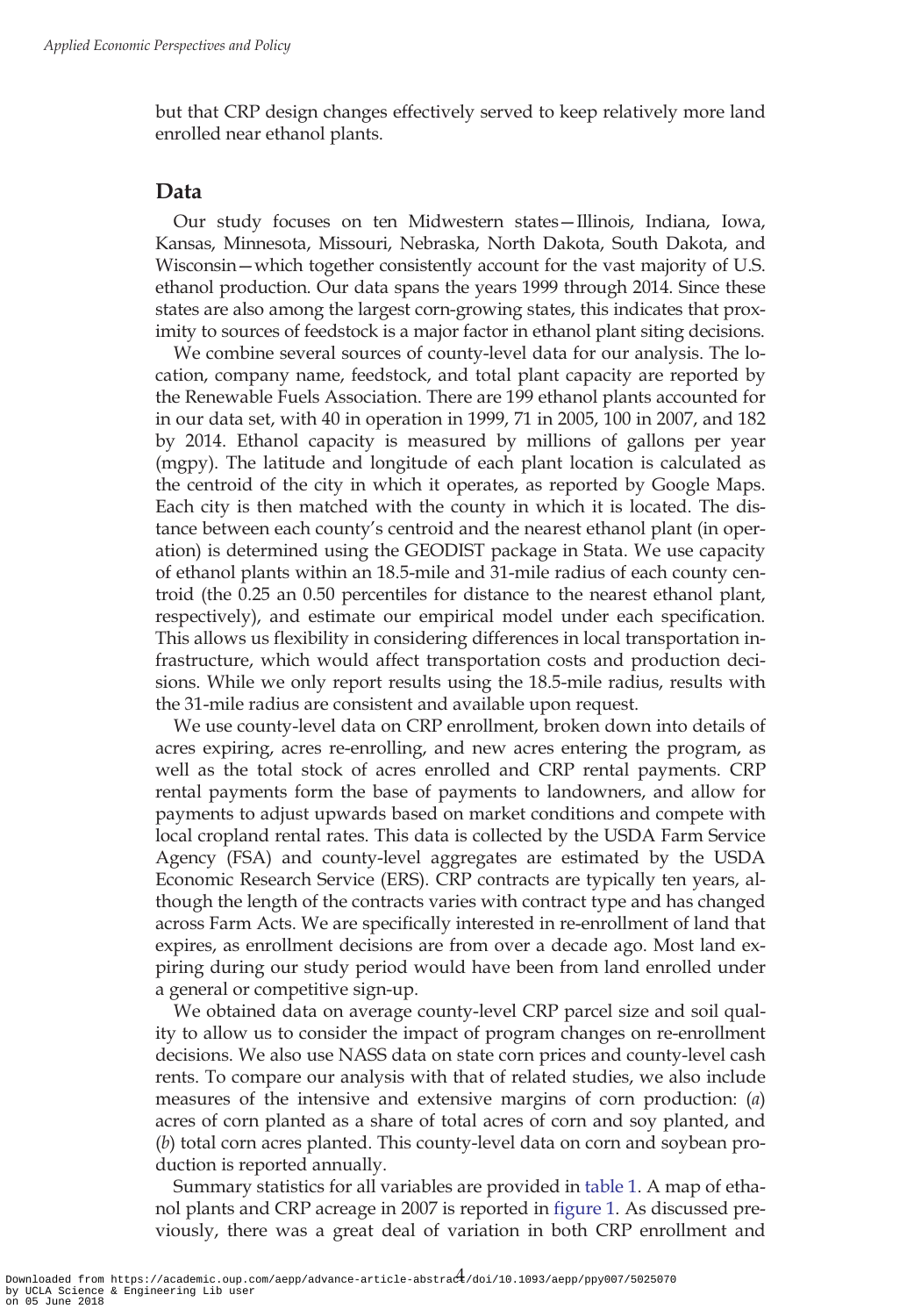|                                          |        | Ethanol Cap. > 0 | Ethanol Cap. $=0$ |          |
|------------------------------------------|--------|------------------|-------------------|----------|
| <b>Variables</b>                         | Mean   | St. Dev.         | Mean              | St. Dev. |
| Ethanol Capacity (mgpy, w/in 18.5 miles) | 72.2   | 70.1             | 0.00              | 0.00     |
| CRP Acres (total)                        | 17,008 | 17,864           | 22,258            | 25,009   |
| CRP Acres (first time enrollment)        | 601    | 481              | 783               | 1,232    |
| Average Farm Size (acres in operation)   | 411    | 180              | 466               | 359      |
| Median Farm Size (acres in operation)    | 180    | 89               | 195               | 178      |
| CRP Rent Per Acre (USD)                  | 97.4   | 32.2             | 76.4              | 31.0     |
| Share of CRP Acres Re-Enrolled           | 0.28   | 0.34             | 0.39              | 0.56     |
| Corn Intensity                           | 0.62   | 0.10             | 0.57              | 0.16     |

<span id="page-4-0"></span>Table 1 Summary Statistics, County-level Averages



Figure 1 Ethanol plants and CRP acres, 2007

ethanol plant numbers and capacity over our study period. Data for counties with and without an ethanol plant reported in table 1 indicate substantial differences, which informs our empirical strategy.

## Empirical Strategy

We investigate the effect of the federal biofuel mandate on land use change by estimating the effect of changes to local ethanol capacity on CRP re-enrollment decisions. We argue that while federal biofuel policies might have contributed to higher global commodity prices, the presence of an ethanol plant, as a local demand shifter, introduced spatial variation in crop prices and land value. This variation can be attributed to the local ethanol plant, while price shocks reflect broader economic conditions and other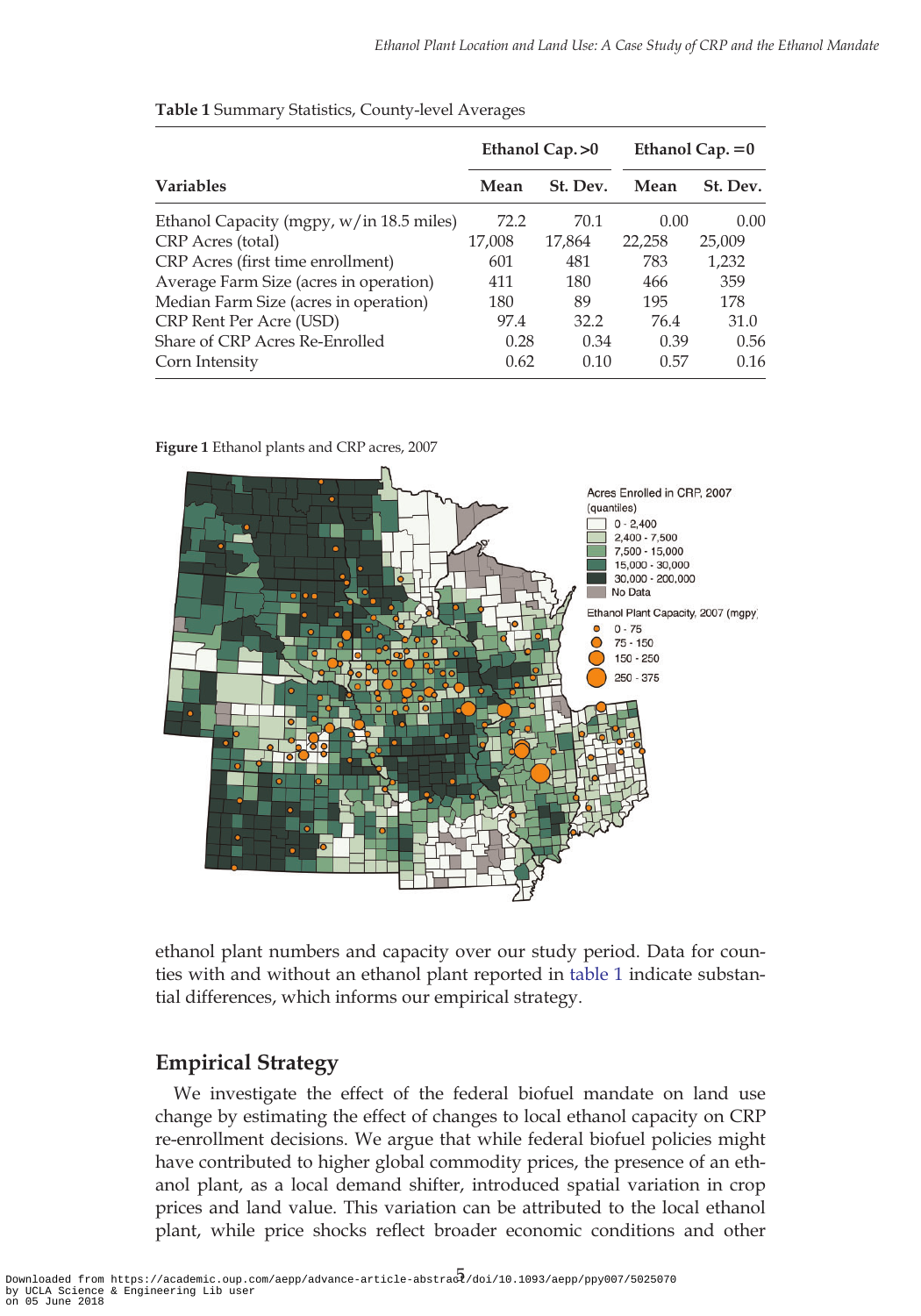demand shifters. Ethanol plants introduce this variation by reducing the cost of transporting the crop to market (often referred to as the basis), as opposed to broader changes in price, which are driven by many factors and benefit all producers. The presence of an ethanol plant may also have an impact beyond improvement in the local basis, which [Towe and Tra \(2013\)](#page-18-0) identify and refer to as "vegetable spirits"—the effect that cannot be explained by these economic fundamentals. Regardless of the mechanism, the location of an ethanol plant has been shown to be related to local production decisions (i.e., ([Miao](#page-18-0) [2013;](#page-18-0) [Fatal and Thurman 2014;](#page-17-0) [Motamed et al. 2016](#page-18-0))) and is hence a potentially useful tool to isolate the impact of the ethanol mandate. This includes several periods, 1997–2009 ([Miao 2013](#page-18-0)), 2006–2010 [\(Motamed et al. 2016](#page-18-0)), and 2002–2008 ([Fatal and Thurman 2014](#page-17-0)), where ethanol plant location has been shown to be related to larger corn production.

One plausible hypothesis is that counties with higher ethanol production capacity are likely to see a relatively smaller share of land re-enroll in CRP. However, ethanol plant location is unlikely to be randomly assigned. Instead, ethanol plants are likely located in counties that provide easy and low cost access to feedstock, that is, corn in the case of the Midwestern U[nited States](#page-18-0) [\(Low and Isserman 2009](#page-18-0); [Motamed et al. 2016\)](#page-18-0). To minimize the cost of transporting feedstock from the farm gate to the ethanol plant, plants might locate in counties with higher-quality cropland or superior access to transportation networks. If such counties have CRP land that is higher quality than average, then such counties may experience a greater decline in the share of farmland under CRP than counties with lower-quality CRP land. However, given that the post-mandate crop price shock fundamentally altered production incentives, the impact of the RFS on CRP enrollment is an empirical question.

In the literature, the endogeneity of plant-siting decisions is typically controlled for by using a combination of fixed effects, matching estimators, and instrumental variables. [Towe and Tra \(2013\)](#page-18-0) use an increase in ethanol plant capacity within a given vicinity of a parcel of farmland to identify the capitalization effect of the RFS's 2005 mandate. These authors use a difference-in-difference propensity score matching estimator to control for the non-random selection of ethanol production facilities; they find that the addition of new ethanol capacity had a significant positive effect on farmland value post-RFS, but not so prior to the RFS. However, these authors use parcel-level data, while we only have access to county-level data. Krumel Jr. et al. (2015) estimate the impact of ethanol plant location on farmers' decision to exit the CRP before contract expiration from 2007 to 2013. While most land only leaves the program upon expiration, a small share of contracts left the program early and repaid all past CRP payments during this period of high commodity prices. Krumel Jr. et al. (2015) find a significant positive effect of ethanol plants driving early exit from the CRP, suggesting an important role of ethanol plants on land use decisions. However, these authors do not consider exits before and after the ethanol mandate.

Similar to (Krumel Jr. et al. 2015) and others, we attempt to control for the plausible non-randomness of ethanol plant location through county fixed effects. County fixed effects control for time-invariant factors that would have been major drivers of location decisions throughout the study period that may also affect CRP enrollment decisions, including soil productivity and transportation networks. Fixed effects would also control for the average levels of environmentally sensitive land. We further use year fixed effects to control for common factors affecting all counties over time,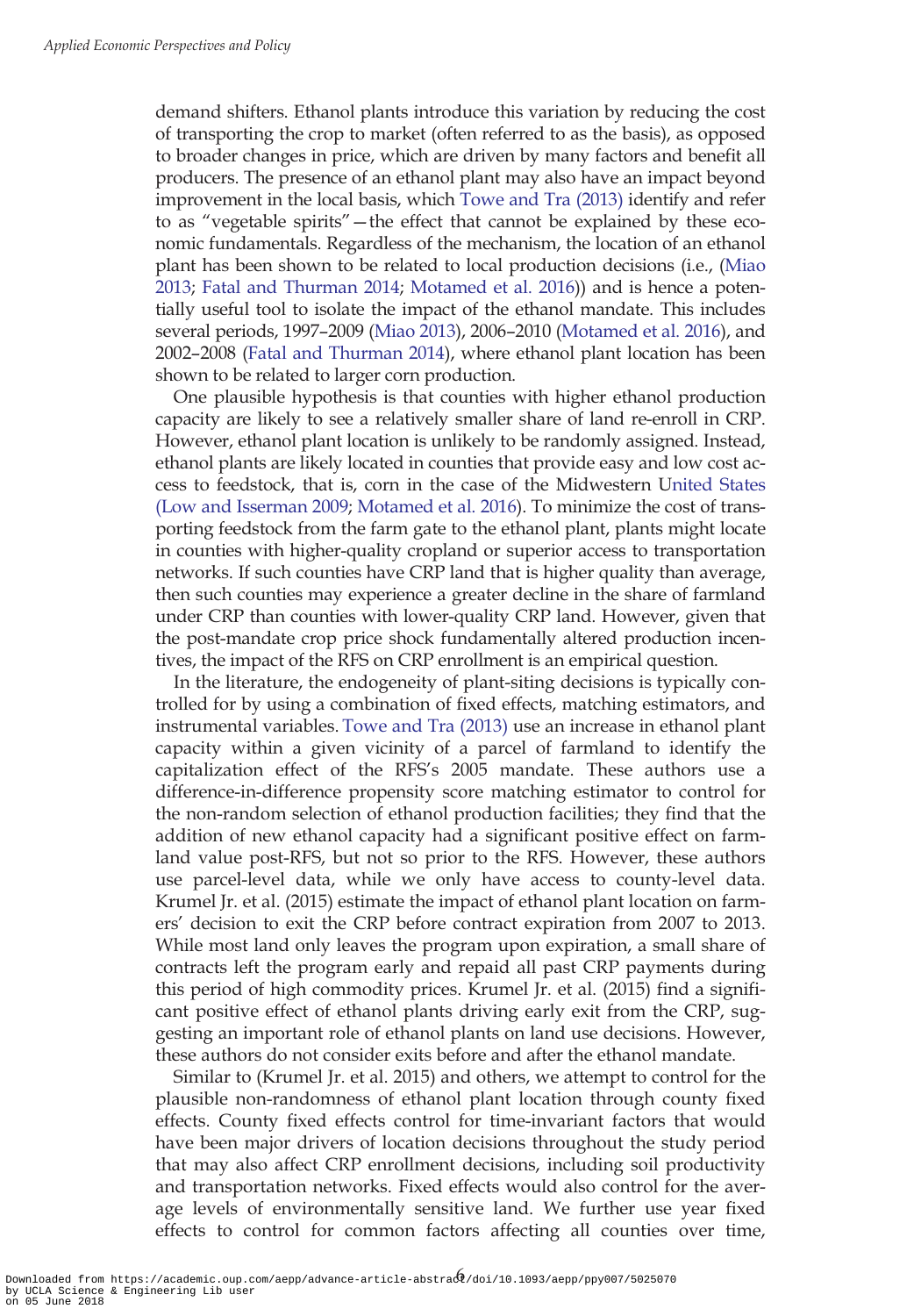<span id="page-6-0"></span>including commodity price trends. After estimating our main specification, we conduct robustness tests to see if local price shifts that violate this implicit "one price" assumption could be biasing our results.

Given that CRP acreage varies widely by county as well as by county size, we use a scale-independent measure of CRP enrollment. Our dependent variable (CRP) is measured as the share of expiring CRP acres from the previous year that re-enrolled in the CRP program. Use of expiring acres also improves our identification, as land that went into CRP ten or more years ago would arguably be based on decisions unrelated to current market conditions, ethanol plant location, etc. Further, using a relative measure mitigates any concerns about annual variation in number of acres expiring.

Our basic reduced-form estimating equations are (one each for the 2007 and 2005 versions of the RFS), for county  $i$  in year  $t$ :

$$
CRP_{it} = \delta_1 EC_{it} + \delta_2 EC_{it}D_{2007} + \beta X_{it} + f_i + \tau_t + \epsilon_{it}
$$
\n(1)

and

$$
CRP_{it} = \delta_1 EC_{it} + \delta_2 EC_{it}D_{2005} + \beta X_{it} + f_i + \tau_t + \epsilon_{it}
$$
\n<sup>(2)</sup>

where  $CRP_{it}$  indicates the share of expired acres from year  $t$  – 1 that were reenrolled in year t. Ethanol capacity is indicated by  $EC_{it}$  and various timevariant controls by  $X_{it}$ , which includes county population, oil production, and natural gas production. The binary variables  $D_{2005}$  and  $D_{2007}$  take the value 1 in the years following 2005 and 2007, respectively. The interaction terms  $EC_{it}D_{2005}$  and  $EC_{it}D_{2007}$  represent ethanol capacity post-RFS. We are interested in  $\delta_2$ , which represents the impact of ethanol capacity on CRP after the mandate went into effect relative to pre-mandate. County and year fixed effects are denoted by  $f_i$  and  $\tau_t$ , respectively. Unobserved variation is denoted by the error term,  $\epsilon_{it}$ . For robustness we consider a few other dependent variables under the same specification, specifically new acres entering CRP, total CRP acreage, and CRP rental payments.

Our empirical approach only controls for endogeneity of ethanol plant location under the strong assumption that counties with an ethanol plant are not experiencing differential time trends that are also correlated with CRP participation decisions and ethanol production. Basically, if ethanol-intensive counties were experiencing different rates of change in the dependent variables that are potentially correlated with ethanol plant location, our results may be biased. Many factors that drive these decisions are fixed, such as soil quality and transportation networks, and hence captured by our county fixed effects. Year effects capture the general commodity price environment, but may not capture local basis shifts, which will be explored in our robustness checks.

The presence of unobserved trends that potentially bias results is a common issue when using a difference-in-difference approach, often referred to as the "parallel trends assumption." Many approaches are used to test for parallel trends. The approach we use is to estimate a pre-mandate (before 2005) county-level fixed effects model that allows for a time trend for counties with and without ethanol plants,  $E_{it}$  and  $NE_{it}^{-1}$  respectively.

 $^{\rm 1}$ The dummy variable  $\rm E_{it}$  (N $\rm E_{it}$ ) equals one (zero) in years when the county had positive (no) ethanol capacity, and zero (one) otherwise.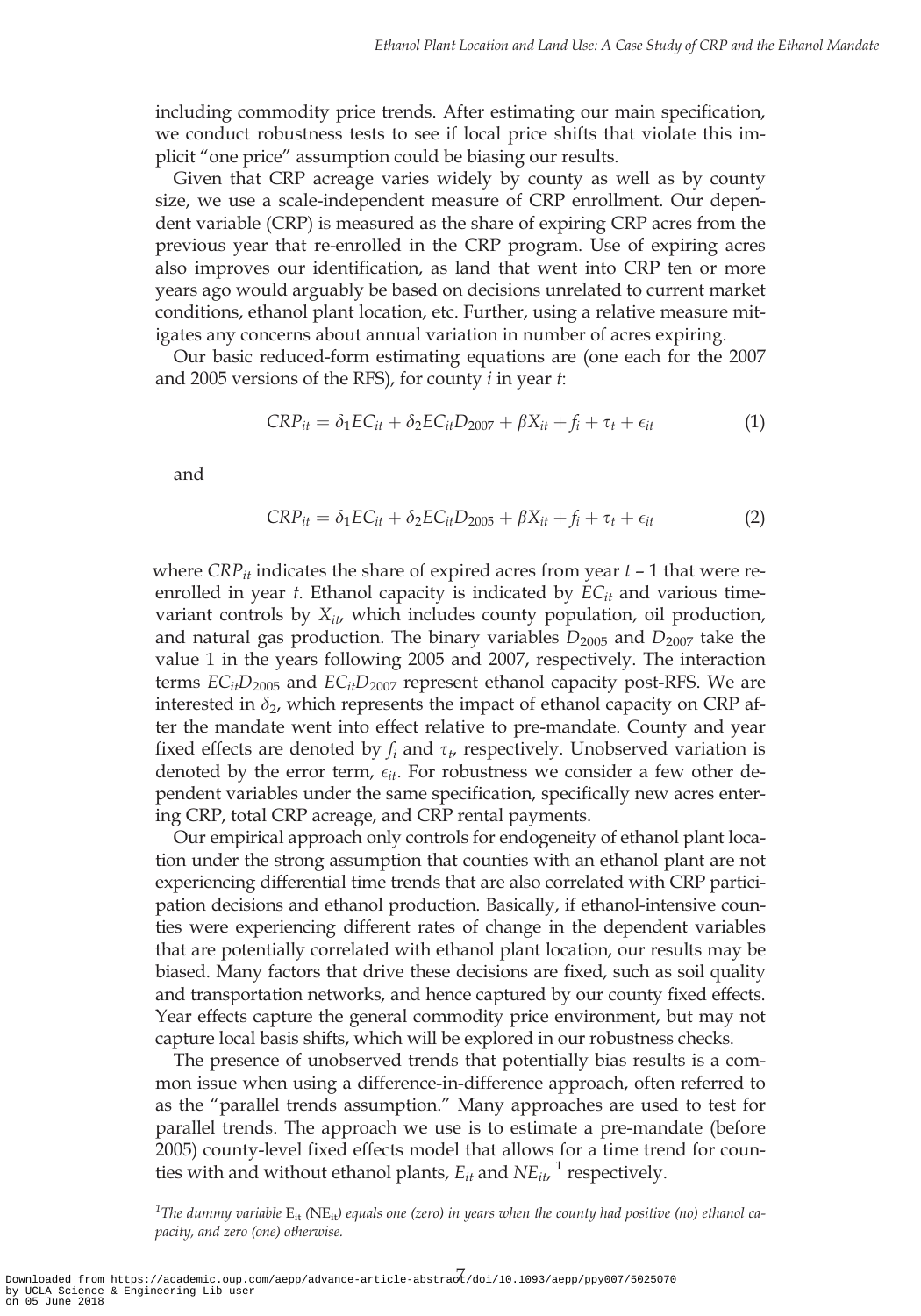$$
CRP_{it} = \beta_1 X_{it} + f_i + \gamma_{1t} E_{it} t + \gamma_{2t} NE_{it} t + \epsilon_{it} \text{ for each } t < 2005 \tag{3}
$$

This approach allows us to isolate time trends independent of county average effects, which are absorbed in  $f_i$ . We estimate this model for our main dependent variable as well as other variables of interest (CRP re-enrollment, new CRP acreage, total CRP acreage, CRP rental payments, corn share, and corn acres). We test for  $\gamma_{1t} = \gamma_{2t}$  and also present  $\gamma_{1t}$  and  $\gamma_{2t}$  graphically for key variables. Analysis of a broad range of variables allows us to consider the general production and land use trends that might be related to CRP decisions. For example, CRP land may be more likely to be converted to crop production in areas with relatively rapid growth in corn production. On the other hand, CRP land or programs may be different in terms of physical characteristics or program administration in ethanol production areas and hence subject to different trends.

In addition to the analysis of pre-trends, we also examine how "posttrends," specifically CRP program changes, may have influenced postmandate re-enrollment decisions. Our main approach for doing this is to consider how CRP parcel size and average soil quality influences our results. Given that there is not much time variation in average parcel size and that this is likely endogenous to re-enrollment levels, we do not include this variable in our main specification. Instead, we split our sample based on average 2007 CRP parcel size and re-estimate our main specification for each group (below and above median 2007 CRP parcel size). While data on the average environmental benefits score for CRP parcels is not available, we proxy for this with average county-level soil quality, as measured by NCCPI (National Commodity Crop Productivity Index, as estimated by the USDA NRCS). To further consider how parcel size and soil quality affect enrollment decisions, we interact these measures to further split our sample. If program changes were affecting our result, we would expect these results to vary.

The other potential area of concern is that our model may be biased by local price (basis) shifts that are not controlled for by year or time fixed effects. While local basis shifts during our study period are largely attributed to ethanol plants [\(Hart 2015\)](#page-17-0), we cannot disprove other local basis shifts. While county-level price data is not readily available, there are several ways to test for potential bias. First, we estimate our model "naively" with state-level corn prices, which may capture broader trends at the statelevel that differed from national price shocks but may not be fully exogenous. Next, we stratify our sample by the post-RFS "local basis shift," proxied by change in county-level cropland cash rents from 2008–2014; 2008 was the first year these rental rates were readily available. This allows us to estimate our model in counties by the local level of price or profitability changes. Finally, we estimate our main specification from 2006–2009 only. This approach allows us to look at a shorter time period, which may be less likely to capture any local basis shifts, which, outside of ethanol plants, were likely to either occur over a long period or be less likely to occur during a short period.

Consideration of key production decisions can inform the overall validity or comparability of our empirical strategy by testing for results similar to related studies. Hence, we also estimate our model with two measures of key land use decisions for corn production. The results may also shed light on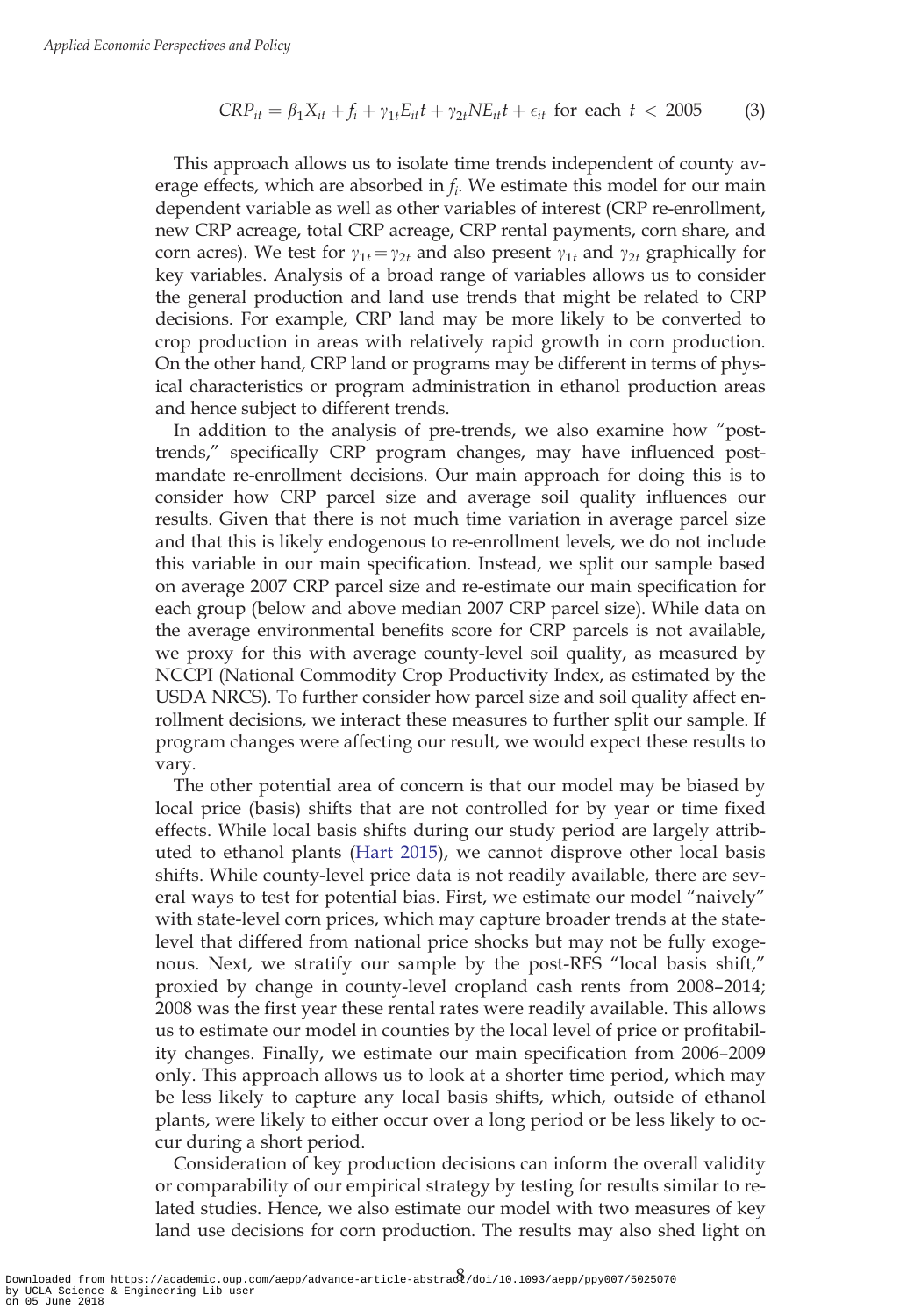| <b>Variables</b>                  | (1)<br><b>2005 RFS</b>     | (2)<br><b>2005 RFS</b> | (3)<br><b>2007 RFS</b>     | $\left( 4\right)$<br><b>2007 RFS</b> |
|-----------------------------------|----------------------------|------------------------|----------------------------|--------------------------------------|
| Ethanol Capacity                  | 8.47e-05<br>(0.000537)     |                        | $-3.84e-05$<br>(0.000448)  |                                      |
| Post 2005*Ethanol Capacity        | $0.00113***$<br>(0.000258) |                        |                            |                                      |
| Ethanol Cap. Squared              |                            | $2.39e-06$             |                            | $2.29e-06*$                          |
|                                   |                            | $(1.43e-06)$           |                            | $(1.20e-06)$                         |
| Post 2005*Ethanol<br>Cap. Squared |                            | $3.17e-06***$          |                            |                                      |
|                                   |                            | $(3.93e-07)$           |                            |                                      |
| Post 2007*Ethanol Capacity        |                            |                        | $0.00128***$<br>(0.000352) |                                      |
| Post 2007*Ethanol<br>Cap. Squared |                            |                        |                            | 3.35e-06***                          |
|                                   |                            |                        |                            | $(6.33e-07)$                         |
| Constant                          | $0.638***$<br>(0.0543)     | $0.643***$<br>(0.0556) | $0.639***$<br>(0.0545)     | $0.644***$<br>(0.0556)               |
| Observations                      | 7,966                      | 7,966                  | 7,966                      | 7,966                                |
| R-squared                         | 0.072                      | 0.072                  | 0.073                      | 0.072                                |
| Number of counties                | 840                        | 840                    | 840                        | 840                                  |

Table 2 Ethanol Capacity and CRP Re-enrollment

Note: Heteroskedasticity robust (Huber/White) standard errors appear in parentheses. Additional controls include county population, year fixed effects and oil and gas production. The average marginal effect of ethanol capacity is.000638, with a std. error of.000488 and p-value of 0.191. Asterisks indicate the following: \*\*\* =  $p < 0.01$ , \*\* =  $p < 0.05$ , and \* =  $p < 0.1$ .

the environment in which CRP enrollment decisions were made. First, we consider corn acreage as a share of total corn and soybean acres, which provides a measure of intensification trends. We also look at the extensive margin by considering total acres of corn planted.

## Results and Discussion

Results for our main specification, based on ethanol plants that are located within an 18.5 mile radius of the county centroid, are reported in table 2. We consider ethanol capacity and ethanol capacity squared throughout the entire study period. Given the uncertainty associated with how markets responded to RFS legislation passed in both 2005 and 2007, we consider both years as plausible for when the policy became effective. Over the entire period, on average, ethanol capacity generally did not have a statistically significant relationship with CRP re-enrollment, as indicated by the marginal effect reported below table 2. However, under all specifications, relatively more land re-enrolled in counties with higher ethanol production after the RFS went into effect. This result implies that areas with larger ethanol capacity had more land re-enrolling in CRP after the mandate, relative to before. In light of the overall trend of declining CRP participation during the study period, the result may be more appropriately interpreted as relatively less land leaving CRP in ethanol-intensive areas after the RFS went into effect.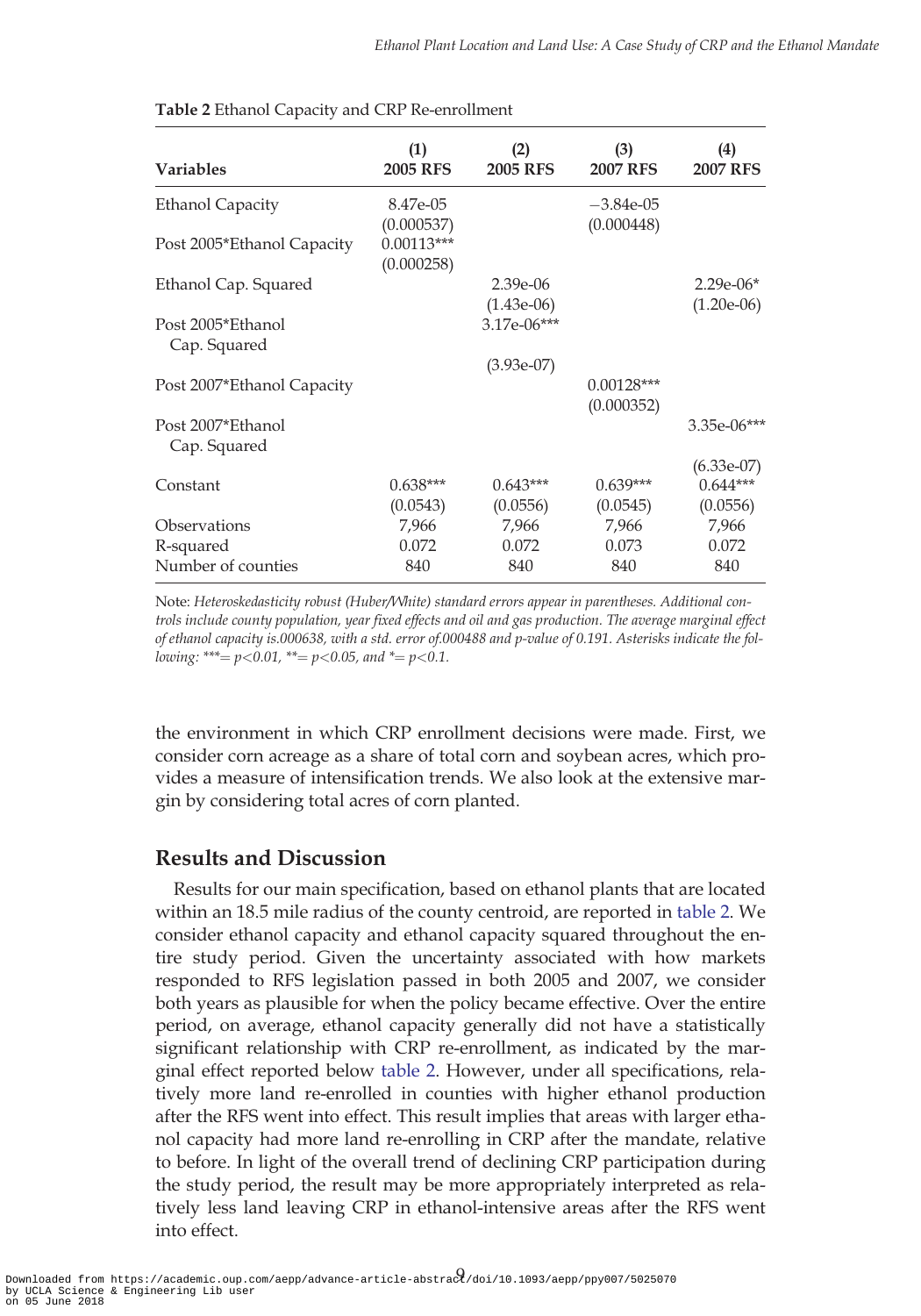The effect is statistically significant and economically meaningful. For a county with an increase in 100 million gallons per year of ethanol capacity (capacity ranged from zero to 477 million gallons per year, with an average of 11 million gallons over the study period), we estimate that the land leaving the CRP after 2007 was approximately 13 percentage points lower relative to a county whose ethanol capacity did not increase post-RFS. The magnitude and level of statistical significance for 2005 is similar. This result contradicts our original hypothesis that relatively more land would leave the CRP program in ethanol-intensive areas.

We also consider the effect of ethanol capacity after the RFS on total CRP enrollment and new land entering CRP, respectively. Our result for the impact of post-RFS ethanol capacity on these measures, reported in online [sup](https://academic.oup.com/aepp/article-lookup/doi/10.1093/aepp/ppy007#supplementary-data)[plementary appendix](https://academic.oup.com/aepp/article-lookup/doi/10.1093/aepp/ppy007#supplementary-data) table A1, is consistent with the impact on reenrollment. We find that more total land remains in the CRP program in ethanol-intensive areas after the mandate began, and the effect is statistically significant at the 5% level for ethanol capacity. While the effect of total CRP acreage is challenging to interpret given different counties' sizes, programs available, and CRP expiration dates, it does provide some evidence of an absolute effect in addition to the "relative" impact on re-enrollment. That is, it provides some evidence that the relationship between ethanol capacity and CRP participation decisions does not exist only for relative measures. For new land entering CRP, we note that, although not always statistically significant, the coefficient on post-RFS ethanol capacity is negative across all specifications, consistent with our original hypothesis. This may be related to the costs associated with putting land back into production relative to incentives for taking marginal land out of production. Overall, a very small amount of new land came into CRP in the immediate years following 2005 or 2007.

There were several programmatic changes to CRP that were concurrent with the mandate. While CRP enrollment was stable or increasing before the mandate (USDA Economic Research Service 2015), after the mandate crop prices drastically increased, fundamentally altering incentives to keep land out of production. This structural shift in commodity markets might have brought into play local factors correlated with ethanol plant location, which were not as relevant as before the mandate, and hence not captured in our county fixed effects. Next, we consider the role of CRP policies in driving our main results and further test the robustness of our results using several approaches. We also consider indicators of transactions costs.

### CRP Design Change Impacts

As discussed, continuous CRP as well as the REX program began or were used more after the mandate came into effect. While local decisions and average EBI for CRP are unobserved, parcel size is a well-known factor for eligibility for CCRP. Further, smaller parcels may be more likely to have a higher EBI. To consider whether program changes are driving our result, we separate our sample by median parcel size. We also use average soil quality as measured by NCCPI. As indicated in [table 3](#page-10-0), we are able to replicate our result for counties with smaller parcel sizes, but not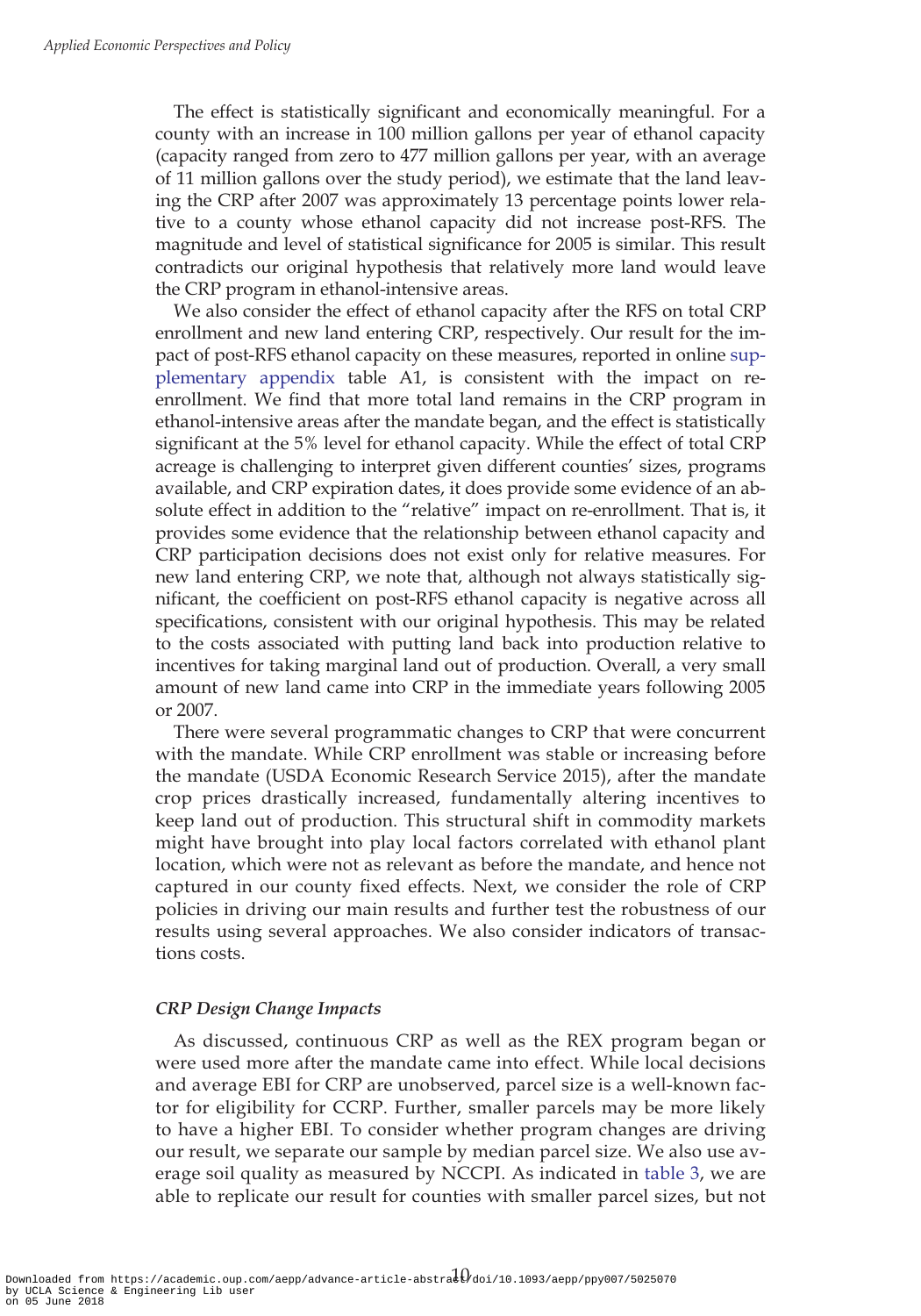|                               | (1)                                   | (2)<br>Higher soil quality     | (3)<br>(4)<br>Lower soil quality      |                                |  |
|-------------------------------|---------------------------------------|--------------------------------|---------------------------------------|--------------------------------|--|
| <b>Variables</b>              | <b>Below</b><br>median<br>parcel size | Above<br>median<br>parcel size | <b>Below</b><br>median<br>parcel size | Above<br>median<br>parcel size |  |
| Ethanol capacity              | $-0.0116$                             | 0.000418                       | $0.000750***$                         | $-0.00123$                     |  |
|                               | (0.00947)                             | (0.00175)                      | (0.000274)                            | (0.00110)                      |  |
| Post 2007*Ethanol<br>Capacity | $0.00657*$                            | 0.000323                       | $0.000662**$                          | 0.00124                        |  |
|                               | (0.00376)                             | (0.00171)                      | (0.000276)                            | (0.00103)                      |  |
| Constant                      | $-0.0317$                             | $0.783***$                     | $0.624***$                            | $0.829***$                     |  |
|                               | (0.611)                               | (0.0800)                       | (0.0685)                              | (0.0743)                       |  |
| Observations                  | 1.011                                 | 2,468                          | 3.114                                 | 1,373                          |  |
| R-squared                     | 0.042                                 | 0.177                          | 0.073                                 | 0.332                          |  |
| Number of counties            | 115                                   | 291                            | 304                                   | 130                            |  |

#### <span id="page-10-0"></span>Table 3 Ethanol Capacity and CCRP/REX Suitability

Note: Heteroskedasticity robust (Huber/White) standard errors appear in parentheses. Additional controls include county population, year fixed effects and oil and gas production. Asterisks denote the following: \*\*\*=  $p < 0.01$ , \*\*=  $p < 0.05$ , and \*=  $p < 0.1$ .

above-median parcel sizes. This result is only weakly statistically significant in counties with higher soil quality but below median parcel size. However, we also find that in counties with lower soil quality and lower CRP parcel size, coefficients for both ethanol capacity and ethanol capacity after 2007 are positively correlated with CRP re-enrollment with higher levels of statistical significance. These joint indicators of CCRP and REX suitability support a result driven by favorability for these programs being correlated with ethanol plant capacity. For areas with above-median parcel size, there is no relationship regardless of soil quality. Jointly, these results suggest that post-mandate changes to CRP were more important than the impact of local ethanol plants in driving the reenrollment decision.

Another concern with our results could be that they are driven by program differences in ethanol and corn-intensive states such as Iowa and Illinois. The strength of continuous CRP in individual states may have been also relevant, as programs are run by local USDA offices and sometimes states are involved in cost-sharing.<sup>2</sup> However, our findings are not completely driven by Illinois and Iowa. As indicated in [table 4](#page-11-0), we see a similar pattern in all other states as well: both groups saw statistically significant higher levels of CRP re-enrollment after the mandate in areas of high ethanol capacity. It is unlikely that the result is driven by institutional factors specific to CCRP use in Iowa and Illinois.

 $^2$ In one study, Iowa was reported as having both the highest number of farms and acreage enrolled in the continuous CRP program nationwide while Illinois had the 2nd and 5th highest levels, respectively ([National Sustainable Agriculture Coalition 2015\)](#page-18-0). However, these two states ranked much lower in terms of total CRP acreage in 2014, with Iowa at 6th overall and Illinois at 11th ([Farm Service Agency](#page-17-0) [2016\).](#page-17-0)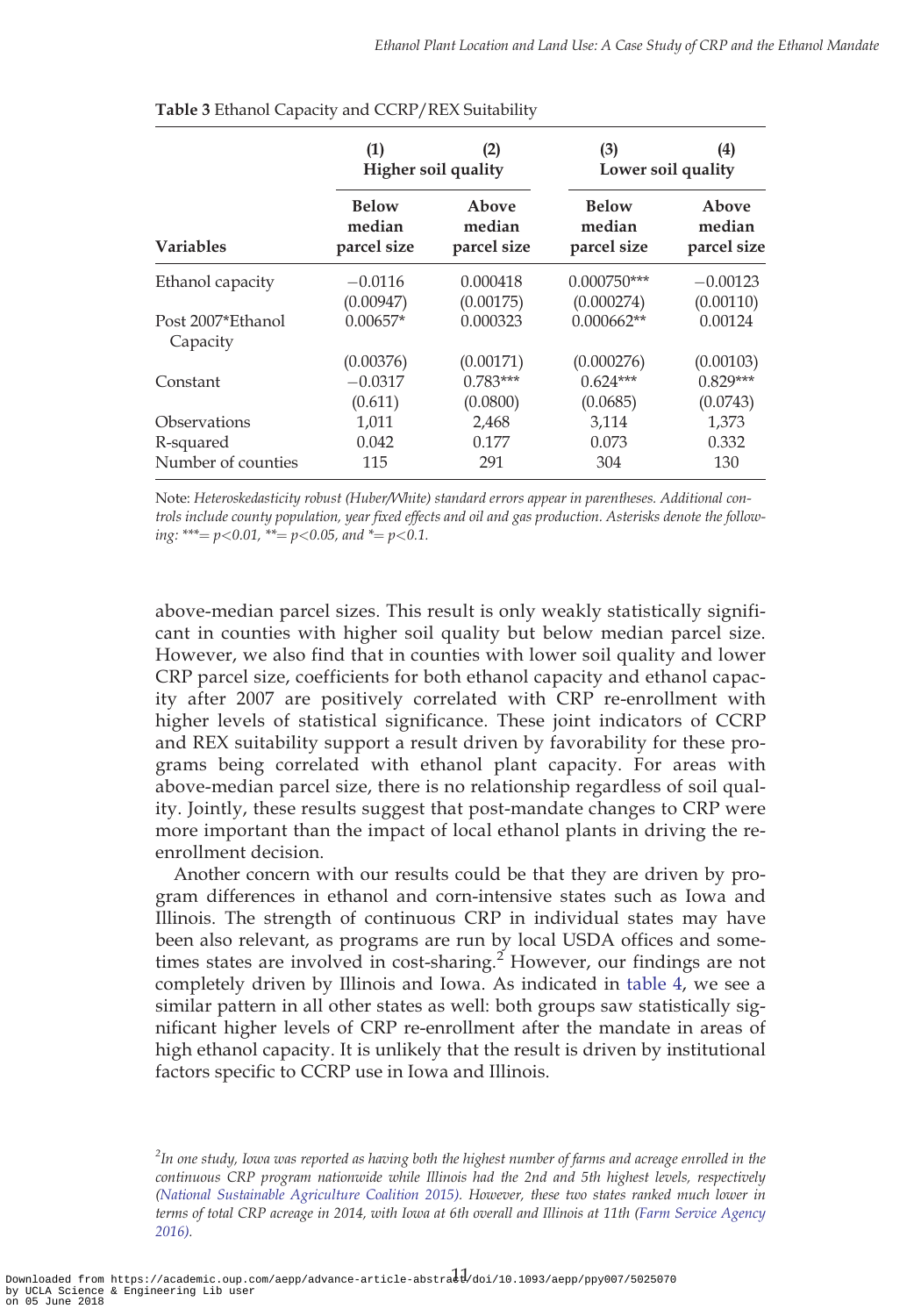| <b>Variables</b>           | (1)<br>IL and IA | (2)<br>All other states |  |
|----------------------------|------------------|-------------------------|--|
| <b>Ethanol Capacity</b>    | $0.000543*$      | $-0.00147$              |  |
|                            | (0.000314)       | (0.00132)               |  |
| Post 2007*Ethanol Capacity | $0.000635***$    | $0.00224***$            |  |
|                            | (0.000241)       | (0.000716)              |  |
| Constant                   | $0.655***$       | $0.609***$              |  |
|                            | (0.0487)         | (0.0651)                |  |
| Observations               | 2,083            | 5,883                   |  |
| R-squared                  | 0.183            | 0.062                   |  |
| Number of counties         | 196              | 644                     |  |

#### <span id="page-11-0"></span>Table 4 Ethanol Capacity and CRP Re-enrollment by States

Note: Heteroskedasticity robust (Huber/White) standard errors appear in parentheses. Additional controls include county population, year fixed effects and oil and gas production. Asterisks denote the following: \*\*\* =  $p < 0.01$ , \*\* =  $p < 0.05$ , and \* =  $p < 0.1$ .

#### Transaction Costs and Environmental Preferences Indicators

We discussed the main results with individuals involved in the operation of the CRP program in Iowa, the number one corn-producing state in the United States where several ethanol plants are located. These individuals suggested that several factors largely related to the transaction costs of returning CRP land to production could be at play. In this section we discuss these factors and compare indicators of transactions costs and environmental preferences across counties with and without ethanol plants. While this analysis is suggestive, it is largely consistent with analysis of CRP policy changes and provides further evidence for whether local factors correlated with ethanol plant location could have counteracted any local price increase caused by ethanol plants.

We investigate the influence of transaction costs on re-enrollment, including (a) the prevalence of non-operating landowners who would have additional transaction costs over owner-operators, namely to find and manage new tenants; and (b) consistent with CCRP incentives and smaller tracts of land which would be more costly to convert, such as land on which it is difficult to operate large machinery. We also consider evidence for whether non-operating landowners may have had stronger preferences for environmental services/benefits. We test for correlation between factors that may have influenced landowner re-enrollment decisions and ethanol plant presence in [table 5.](#page-12-0) We find evidence that landowners may have been more likely to re-enroll land in CRP in ethanol-intensive areas. For consistency, we focus on 2007 (an agricultural census year) in addition to 2008 (a presidential election year).

Rented land was more prevalent in ethanol-intensive areas, as indicated in [table 5](#page-12-0). A non-operating landowner considering whether or not to reenroll their land into the CRP would face higher transaction costs for bringing land back into production, such as finding a tenant and negotiating lease terms. Given the presence of more rented land in ethanol-intensive areas, non-operating landowners may have decided that the transaction costs associated with finding and maintaining a relationship with a tenant outweighed the increased rental income.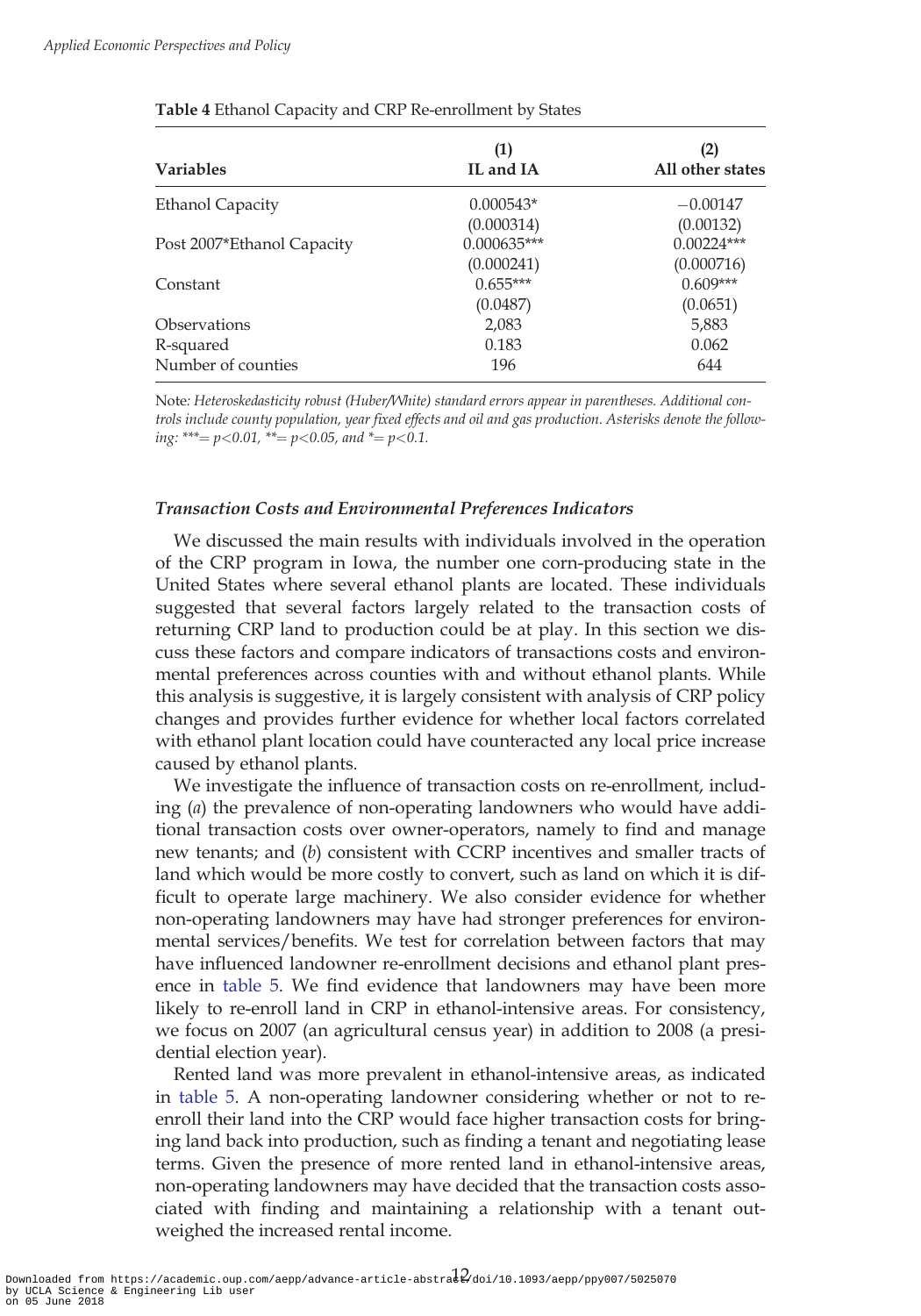| No Plant | Plant | T-test p-value | Year |
|----------|-------|----------------|------|
| 38.4     | 25.4  | 0.0001         | 2007 |
| 0.44     | 0.56  |                | 2007 |
| 674      | 516   | 0.026          | 2007 |
| 289      | 226   | 0.073          | 2007 |
| 41.6%    | 43.9% | 0.034          | 2008 |
|          |       |                |      |

<span id="page-12-0"></span>Table 5 Indicators of Transactions Costs and Environmental Preferences by Ethanol Plant Presence

Note: all variables are county-level.

Parcel size relates not only to ease of entry into continuous CRP but also transaction costs associated with returning land to production. For example, equipment might be more difficult or costly to operate on small or oddshaped parcels. We know ethanol plants tended to locate in counties with lower levels of total land in CRP, illustrated clearly in the map in [figure 1](#page-4-0). Counties with an ethanol plant in 2007 had an average parcel size more than 10 acres smaller than in counties without an ethanol plant (table 5). While average and median farm size are smaller in ethanol-intensive areas (table 5), the relationship is only weakly statistically significant.

We use county-level voting in the 2008 presidential election as a proxy for preferences for the environmental services or benefits provided by CRP. While local environmental preferences are difficult to measure, political outcomes are more widely available. While this is only a suggestive indicator, in general Democratic candidates have a stronger platform on conservation. We find higher levels of Democratic votes in the 2008 presidential election (Democratic share) in counties with an ethanol plant (table 5). This result is consistent with landowners in ethanol-intensive areas being more likely to value the environmental benefits of CRP and re-enroll their land in the program.

Higher transactions costs and preferences for environmental services combined with higher suitability for CCRP and REX may have been mutually reinforcing. A non-operating landowner with a small, odd-shaped parcel that gained satisfaction from the environmental benefits of CRP in an area with easier re-enrollment due to CCRP or REX, would have arguably had much stronger incentives for re-enrollment land into CRP. From our analysis, we know that many of these factors were more prevalent in ethanolintensive areas. This is consistent with other research that has shown that transaction costs and program details play an important role in CRP participation decisions ([Wachenheim et al. 2014\)](#page-18-0). Our study confirms that these features were an important factor even during the recent commodity boom, which featured an extended period of historic levels of farm income.

#### Production Decisions and Pre-Trends

In this section we test the general validity and comparability of our approach by testing for pre-trends and implementing our model for dependent variables used in other studies. In online [supplementary appendix](https://academic.oup.com/aepp/article-lookup/doi/10.1093/aepp/ppy007#supplementary-data) table A2, we use corn intensification as the dependent variable. Specifically, we use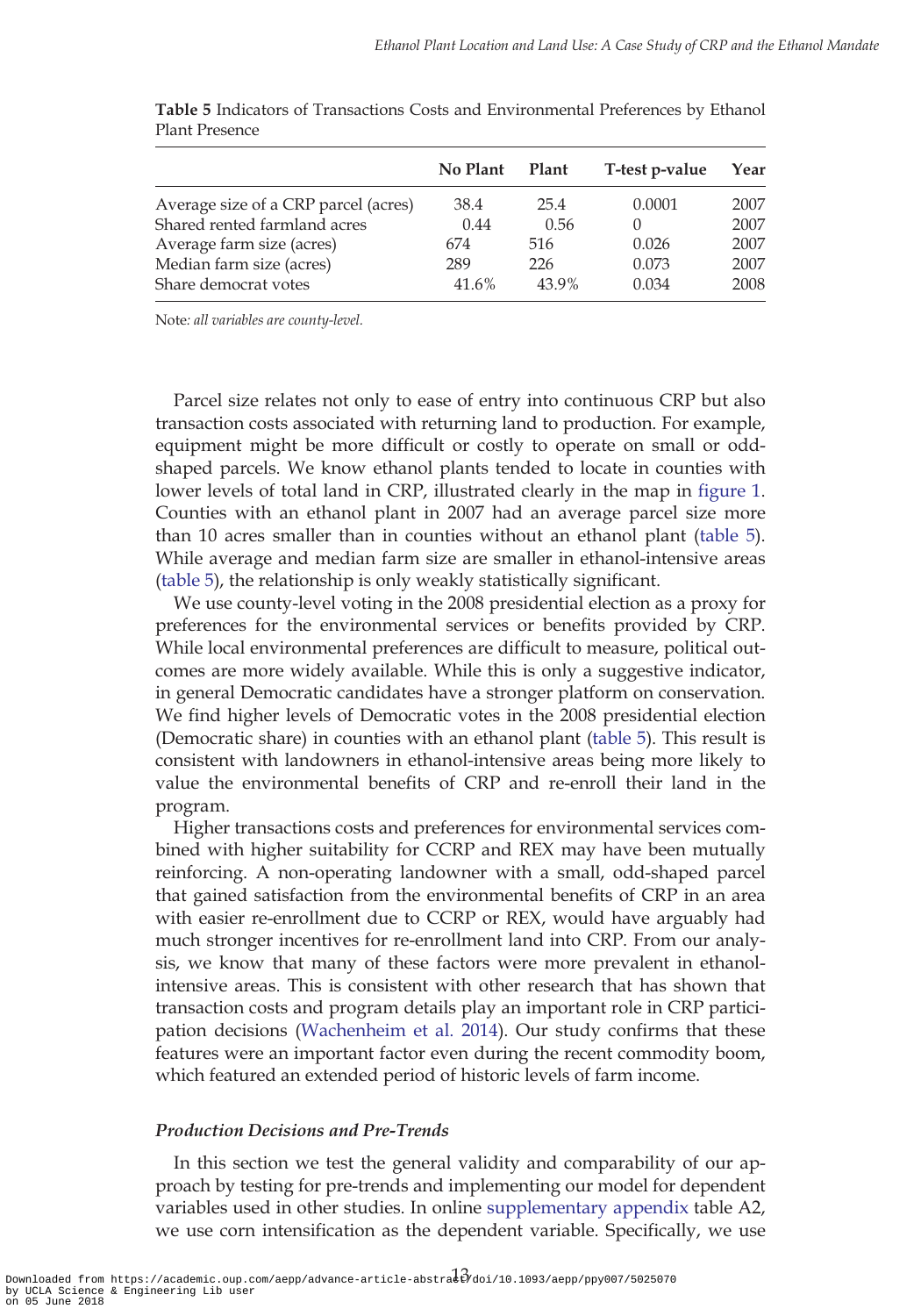corn acres planted as a share of total corn and soybean acres planted to capture whether producers have shifted to more corn in their corn-soybean rotations. [Arora et al. \(2016\)](#page-17-0) find evidence of reduced corn-soy rotation in the vicinity of ethanol plants in South Dakota. These effects of post-mandate ethanol capacity on corn intensification are statistically significant at the 1% level across most specifications. The magnitude is also economically significant. A 100 million gallon increase in ethanol capacity would have been associated with a one-percentage point increase in the share of corn out of total corn and soybean acres. This translates roughly into an additional 3,482 acres or 522,000 additional bushels of corn produced in 2008 if we assume average yields of 150 bushels per acre. We report similar but weakly statistically significant results for corn acres planted in online [supplemen](https://academic.oup.com/aepp/article-lookup/doi/10.1093/aepp/ppy007#supplementary-data)[tary appendix](https://academic.oup.com/aepp/article-lookup/doi/10.1093/aepp/ppy007#supplementary-data) table A3. These results for corn intensification and corn acreage confirm that our empirical strategy provides similar results to [Motamed](#page-18-0) [et al. \(2016\)](#page-18-0) and other studies that consider ethanol plant location and corn production. These findings also suggest that our results for CRP enrollment were driven by factors different than those driving other production decisions.

Consideration of pre-trends in CRP participation and corn production are also critical to evaluating the robustness of our empirical strategy, which makes strong identification assumptions. The year-ethanol plant coefficients from [equation 3](#page-6-0) are estimated for all of our dependent variables and reported for key variables in [figure 2](#page-14-0): the share of acres re-enrolled and share of corn. The charts illustrate how there was no apparent difference in trends for CRP re-enrollments, but pre-trends do appear to diverge for the share of corn. We conduct hypothesis tests for equality of growth trends in ethanol and non-ethanol counties, or whether  $\gamma_1 = \gamma_2$ . We cannot reject the hypothesis of similar growth  $(\tau_t)$  rates for the share of re-enrollment in ethanol and non-ethanol counties from 2001 to 2004. This strengthens the case for use of share re-enrollment as our key dependent variable. However, based on an F-test we reject the hypothesis of similar growth rates for corn share from 2002–2004. While not shown, we conduct the same test using total corn acres as a dependent variable and find the same result for the share of corn, rejecting the hypothesis of similar growth rates for 2002–2004.

Our main variable of interest does not violate the parallel trends assumption, but we find that it was violated for corn intensification and total corn acres. This suggests that ethanol plants were locating in counties that were experiencing higher growth in corn intensification and production before the mandate came into effect. Overall, this analysis finds no issue with our approach for CRP enrollment, and points to the CRP design changes discussed above as driving our results.

The lack of a parallel trend for corn intensification and production does raise some broader concerns for the literature on ethanol plant location and production decisions. If corn production was growing more rapidly in areas where ethanol plants were built or expanded, there may be a spurious correlation between the ethanol mandate and production decisions. Due to the time trend, this correlation might not be addressed by including location fixed effects or even detailed parcel characteristics. This could even be an issue in studies that use an instrumental variables approach, if the instrumental variable is time-invariant and interacted with time effects, such as in [Motamed et al. \(2016\)](#page-18-0). Other studies such as [Brown et al. \(2014\)](#page-17-0) and Blomendahl et al. (2011) do not directly address the issue of pre-trends.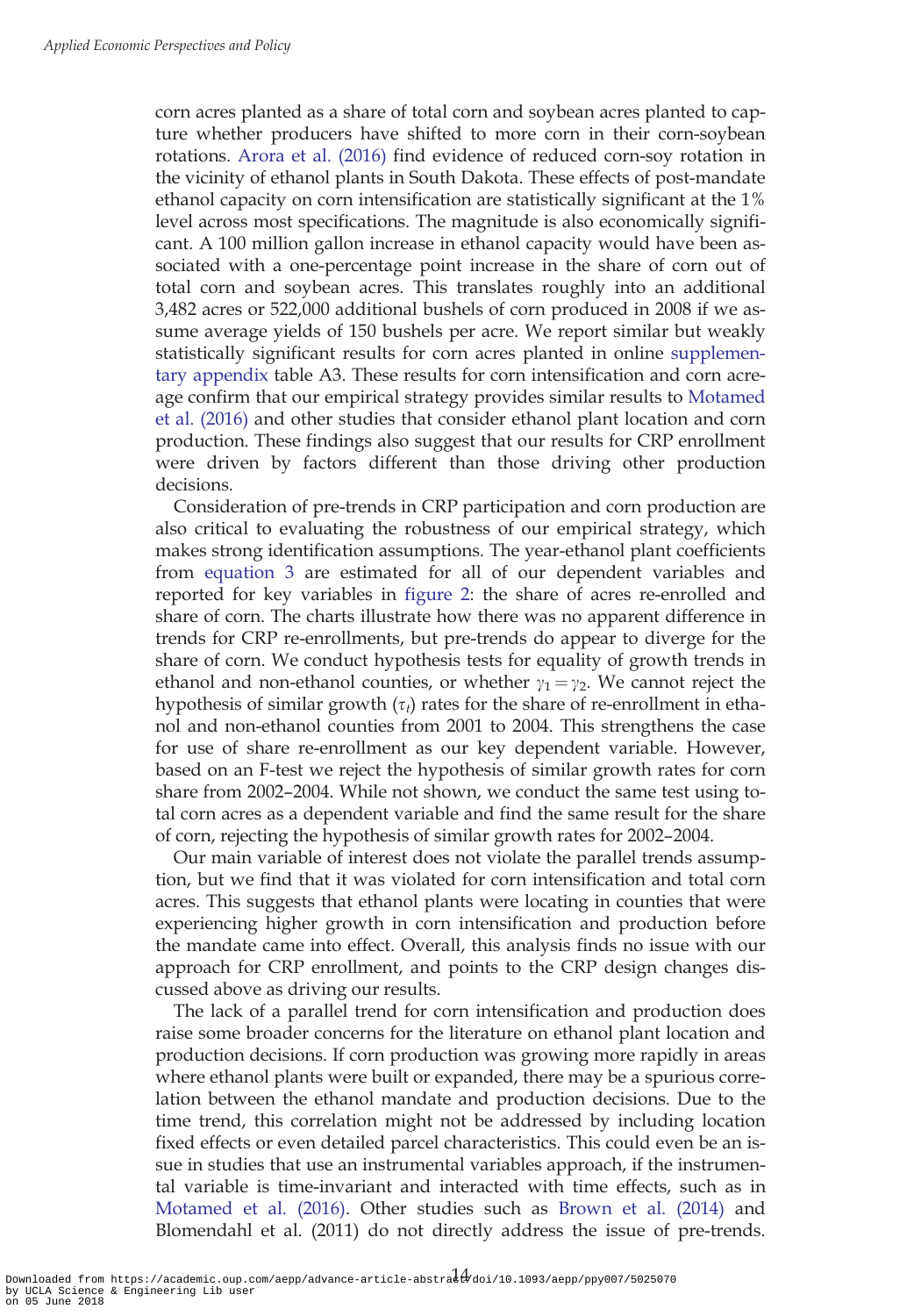#### <span id="page-14-0"></span>Figure 2 Time trends by ethanol status



*Note*: Year-ethanol plant coefficients ( $\gamma_1$  and  $\gamma_2$ ) from estimation of [equation \(3\).](#page-6-0)



However, the triple differences approach of [Towe and Tra \(2013\)](#page-18-0) provides an example of an approach that accounts for this source of bias. While not disproving the results of previous studies, this finding illustrates a common issue that should be addressed or discussed as a limitation of studies that consider ethanol plant location and various production decisions.

#### Robustness to Local Basis Shifts

While our empirical model controls for national commodity price shifts, we cannot explicitly account for local prices changes that could potentially be related to CRP decisions. In addition to this data not being readily available, it would be difficult to account for the potential endogeneity of CRP re-enrollment decisions and local price shifts. While we do not know of any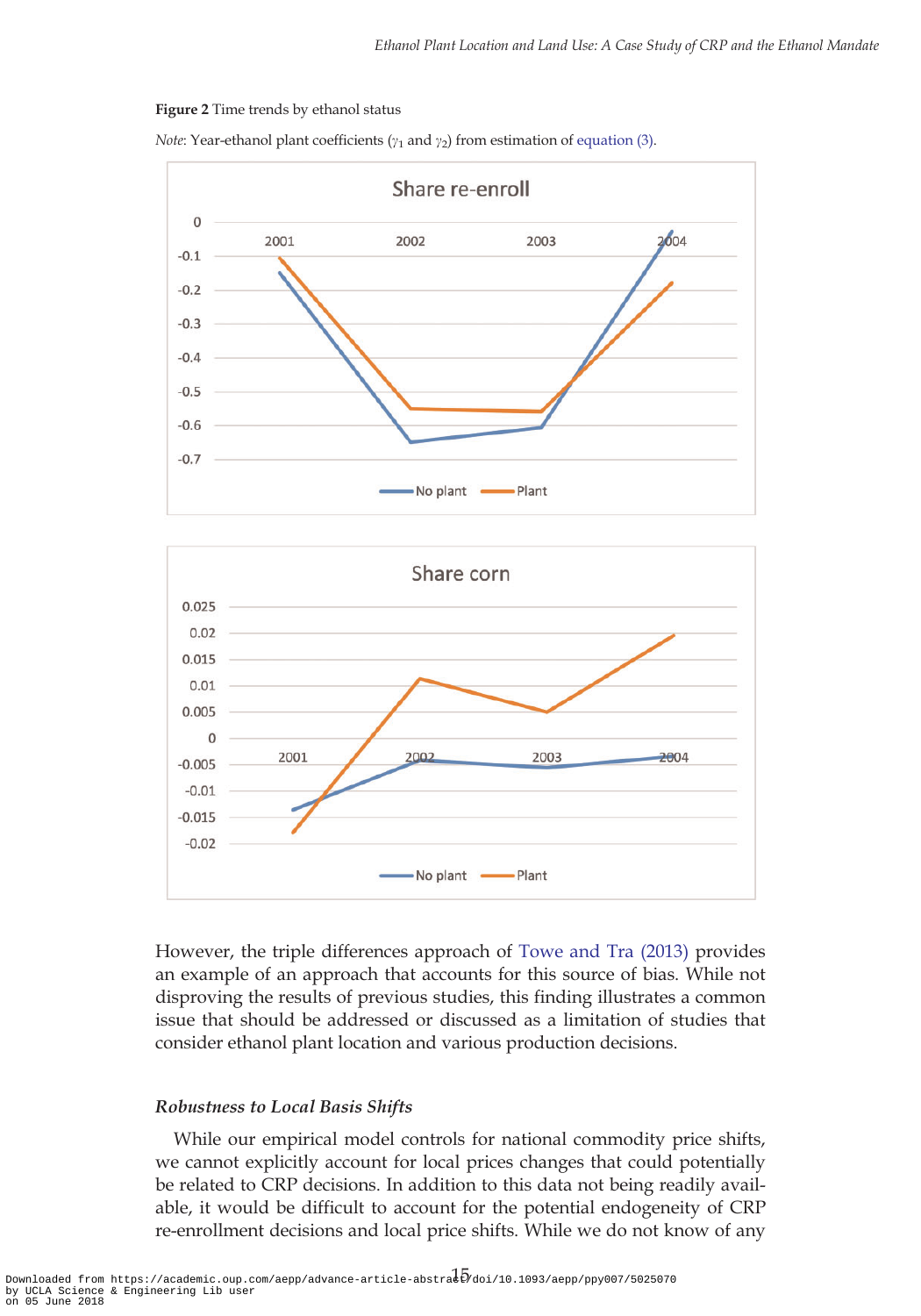| <b>VARIABLES</b>              | (1)<br><b>State</b><br>prices | (2)<br>2006-09<br>only | (3)<br><b>Below median</b><br>rental increase | (4)<br>Above median<br>rental increase |
|-------------------------------|-------------------------------|------------------------|-----------------------------------------------|----------------------------------------|
| Ethanol capacity              | $-9.67e-0.5$                  | 0.000538               | 0.000411                                      | $-0.00118$                             |
|                               | (0.000601)                    | (0.000564)             | (0.000378)                                    | (0.00143)                              |
| Post 2007*Ethanol<br>Capacity | $0.00131***$                  | $0.00102**$            | $0.00152***$                                  | $0.000824***$                          |
|                               | (0.000235)                    | (0.000418)             | (0.000392)                                    | (0.000230)                             |
| Constant                      | $0.745**$                     | 0.383                  | $0.628***$                                    | $0.673***$                             |
|                               | (0.355)                       | (0.243)                | (0.0800)                                      | (0.0431)                               |
| Observations                  | 7,177                         | 2,827                  | 4,385                                         | 3,581                                  |
| R-squared                     | 0.065                         | 0.017                  | 0.072                                         | 0.077                                  |
| Number of counties            | 838                           | 823                    | 456                                           | 384                                    |

|  |  |  |  | Table 6 Ethanol Capacity and CRP-reenrollment-Price Changes |  |  |
|--|--|--|--|-------------------------------------------------------------|--|--|
|--|--|--|--|-------------------------------------------------------------|--|--|

Note: Heteroskedasticity robust (Huber/White) standard errors appear in parentheses. Additional controls include county population, year fixed effects and oil and gas production. Asterisks denote the following: \*\*\* =  $p$  < 0.01, \*\* =  $p$  < 0.05, and \* =  $p$  < 0.1.

other general local basis shifter other than ethanol capacity (i.e., [Hart](#page-17-0) [\(2015\)](#page-17-0)), for which we explicitly control, we cannot disprove the presence of other more idiosyncratic local basis shifts. We address this in a few ways. We first estimate a "naïve" regression with state-level corn prices, the most granular level that is publicly available. While our results do not change, in this specification (table 6) we do not fully control for more local price changes or address the potential endogeniety of state prices.

We next estimate our model from 2006–2009, with the perspective that this shorter period may be less likely to have experienced idiosyncratic local price changes. Even in this short period, we see similar results to our main specification, which also points to the overall robustness of our findings. While we cannot control for local price shifts, cropland cash rental rates are publicly available for our study area from 2008. Given that price shifts are reflected in cash rents but often with a short lag, the trend in cash rents from 2008–2014 provides an indicator of any relative local price changes that may have occurred post-mandate. We stratify our sample by above and below median rental rate trends and find results that are consistent with our main specification. While we cannot disprove that there are local price shifts that might be influencing our findings, the above discussed robustness checks suggest little evidence for this.

## Conclusion

Several studies find that ethanol plant location is associated with land use changes at both the extensive and intensive margins. This study considers the impact of ethanol plant capacity on CRP re-enrollment decisions before and after the ethanol mandate. We generally find no relationship between countylevel CRP re-enrollment decisions and ethanol capacity when county and time fixed effects are included. We also find that less land in ethanol-intensive areas left the CRP after the mandate, which is likely explained by CRP design changes that occurred around the same time as the ethanol mandate.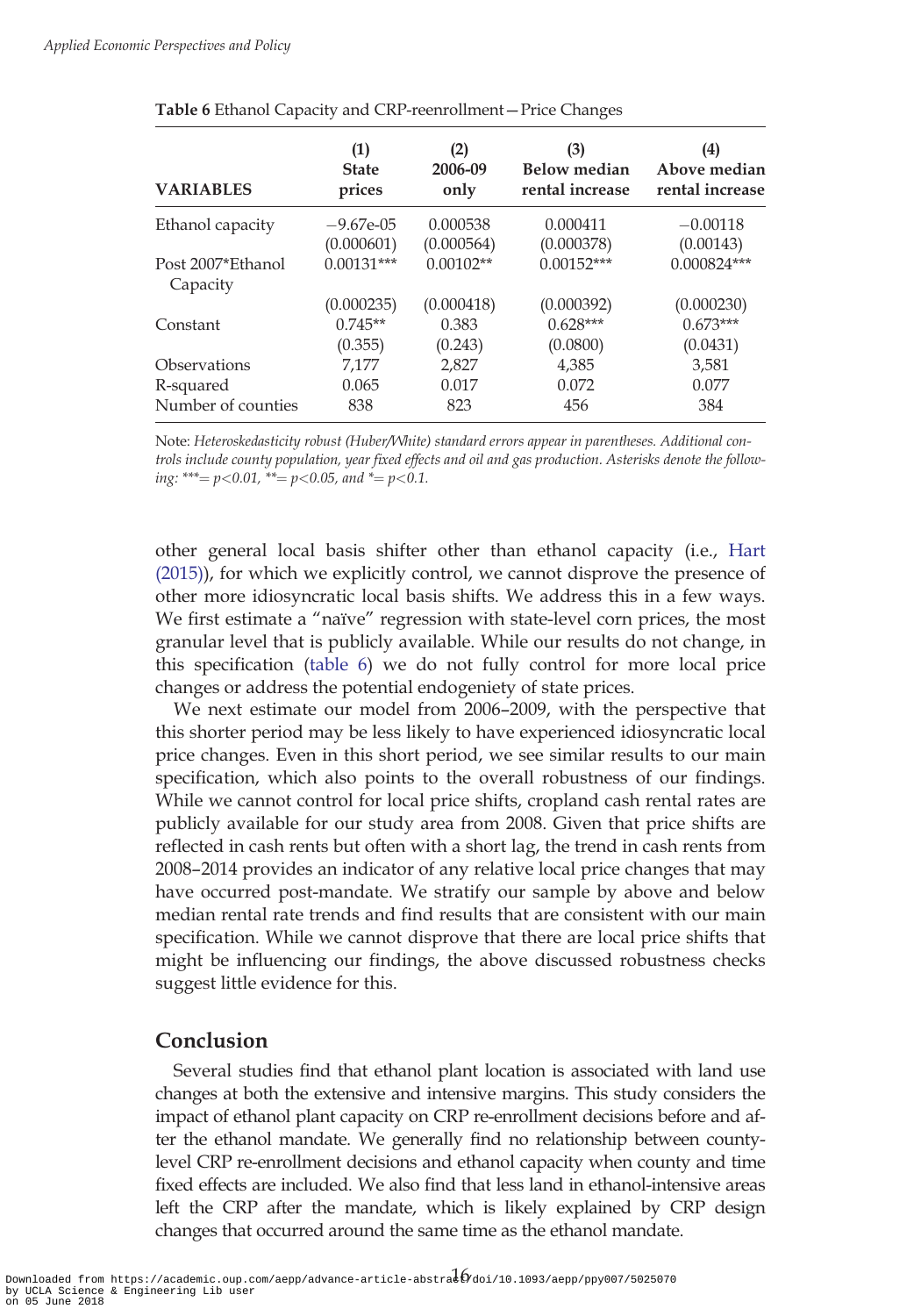Our finding of less CRP land leaving the program in ethanol-intensive areas is robust across a number of restrictive specifications, including the following: counties outside of Illinois and Iowa; counties with different cash rental rate growth, which proxies for local basis shifts; and in counties with different average soil quality. However, we find no effect in counties with larger or above-median CRP parcel size. This finding suggests that ethanolintensive areas had CRP parcels that were more suitable for entry into continuous CRP and were less likely to leave the program during the crop price boom after the ethanol mandate went into effect. Parcel size may also be related to the environmental benefits score, which would have led to higher eligibility for REX, or automatic re-enrollment or extension contracts offered for parcels expiring between 2007–2010. Our findings are also consistent with higher transactions costs for transitioning CRP land to production and preferences for environmental benefits. While less definitive, indicators of these factors are more prevalent in counties with ethanol plants.

Given the broader importance of CRP policy changes and land use change [\(Hendricks and Er 2018](#page-17-0)), this study illustrates the importance of accounting for CRP policies in studies considering ethanol plant location. Our findings also suggest some limitations to studies using ethanol plant location. As a part of robustness checks for our empirical strategy, we found that while the parallel trends assumption is not violated for our main variable of interest— CRP re-enrollment—it is violated for corn intensification as well as total corn acreage. Counties with higher levels of ethanol production capacity had more rapid corn production growth on both the intensive and extensive margins before the ethanol mandate went into effect. This finding implies that caution is warranted when using ethanol plant location as an identification strategy when analyzing production decisions. Ethanol plant location is not only associated with access to transportation networks and higher levels of corn production, but also occurred in areas where corn production was growing more rapidly well before the mandate went into effect. Researchers analyzing the local impacts of ethanol plant location and the mandate may want to consider that local production trends, especially corn intensification, may violate identification assumptions implicit in such studies. This corn intensification trend may also be an interesting topic for future work.

Several million acres of CRP left the program after 2007, and at least some of this is most likely due to a biofuel policy-driven increase in agricultural commodity prices ([de Gorter et al. 2015](#page-17-0)). While not disproving intensive or extensive land use change as a response to the ethanol mandate, these results support general price effects as drivers of land use change as opposed to ethanol plant location. CRP enrollment decisions have important implications for land use and hence agricultural and environmental policy, and CRP design changes appear to have affected behavior more than any local benefits of ethanol plants. In general, caution is warranted when interpreting results from the analysis of the impact of ethanol plant location on production decisions.

## Acknowledgments

The authors are grateful to Daniel Hellerstein for providing access to data and helpful feedback, and to Curtis Goettsch for his sharing his insight into the CRP program in Iowa. Three anonymous reviewers provided feedback that greatly improved the manuscript.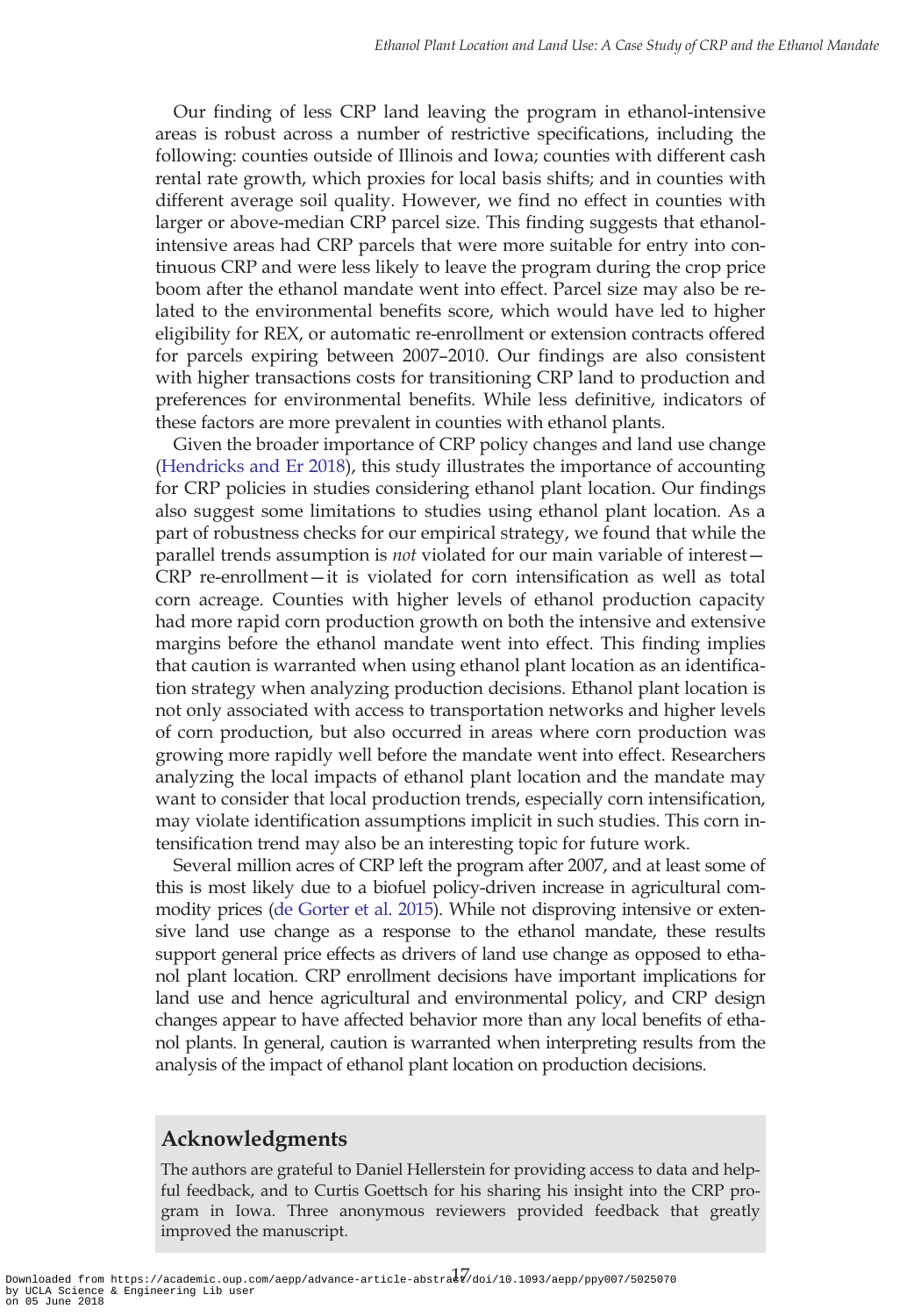## <span id="page-17-0"></span>Supplementary Material

[Supplementary material](https://academic.oup.com/aepp/article-lookup/doi/10.1093/aepp/ppy007#supplementary-data) is available online at Applied Economic Perspectives and Policy online.

## References

- Arora, G., P.T. Wolter, H. Feng, and D.A. Hennessy. 2016. Role of Ethanol Plants in Dakotas Land Use Change: Incorporating Flexible Trends in the Difference-indifference Framework with Remotely-sensed Data. CARD Working Papers. 583. [https://lib.dr.iastate.edu/card\\_workingpapers/583](https://lib.dr.iastate.edu/card_workingpapers/583)
- Barr, K., J.B.A. Babcock, M.A. Carriquiry, A.M. Nassar, and L. Harfuch. 2011. Agricultural Land Elasticities in the United States and Brazil. Applied Economic Perspectives and Policy 33 (3): 449–62.
- Blomendahl, B.H., R.K. Perrin, and B. Johnson. 2011. The Impact of Ethanol Plants on Surrounding Farmland Values: A Case Study. Land Economics 87 (2): 223–32.
- Brown, J., C.E. Hanley, J. Bergtold, M. Caldas, V. Barve, D. Peterson, R. Callihan, et al. 2014. Ethanol Plant Location and Intensification vs. Extensification of Corn Cropping in Kansas. Applied Geography 53: 141–8.
- Chen, X., M. Khanna. 2018. Effect of Corn Ethanol Production on Conservation Reserve Program Acres in the US. Working Paper.
- de Gorter, H.D. Drabik, and D.R. Just (2015). A Forensic Analysis of the Food Commodity Price Boom of 2008. In The Economics of Biofuel Policies, 67–84. New York: Springer.
- Fargione, J., J. Hill, D. Tilman, S. Polasky, and P. Hawthorne. 2008. Land Clearing and the Biofuel Carbon Debt. Science 319 (5867): 1235–8.
- Farm Service Agency. 2010. Conservation Reserve Program Annual Summary and Enrollment Statistics fy2010. United States Department of Agriculture. Available at: [fsa.usda.gov/Internet/FSA\\_File/annual2010summary.pdf](https://fsa.usda.gov/Internet/FSA_File/annual2010summary.pdf)
- ———. 2016. Conservation Reserve Program Statistics. The Farm Service Agency is a part of the US Department of Agriculture. [https://www.fsa.usda.gov/programs](https://www.fsa.usda.gov/programs-and-services/conservation-programs/reports-and-statistics/conservation-reserve-program-statistics/index)[and-services/conservation-programs/reports-and-statistics/conservation-reserve](https://www.fsa.usda.gov/programs-and-services/conservation-programs/reports-and-statistics/conservation-reserve-program-statistics/index)[program-statistics/index](https://www.fsa.usda.gov/programs-and-services/conservation-programs/reports-and-statistics/conservation-reserve-program-statistics/index) (accessed May 25, 2016).

Fatal, Y.S., and W.N. Thurman. 2014. The Response of Corn Acreage to Ethanol Plant Siting. Journal of Agricultural and Applied Economics 46 (2): 157–71.

- Gilbert, C.L. 2010. How to Understand High Food Prices. Journal of Agricultural Economics 61 (2): 398–425.
- Hart, C.E. 2015. Shifting Corn Basis Patterns. Ag Decision Maker Newsletter 11 (11): 4–5.
- Hellerstein, D., N. Higgins, and M. Roberts. 2015. Options for Improving Conservation Programs: insights from Auction Theory and Economic Experiments. Washington DC: U.S. Department of Agriculture, Economic Research Service, Economic Research Report No. 181.
- Henderson, J., and B.A. Gloy. 2009. The Impact of Ethanol Plants on Cropland Values in the Great Plains. Agricultural Finance Review 69 (1): 36–48.
- Hendricks, N., and E. Er. 2018. Changes in Cropland Area in the United States and the Role of CRP. Food Policy 75 (1): 15–23.
- Hertel, T.W., A.A. Golub, A.D. Jones, M. O'Hare, R.J. Plevin, and D.M. Kammen. 2010. Effects of U.S. Maize Ethanol on Global Land Use and Greenhouse Gas Emissions: Estimating Market-Mediated Responses. BioScience 60 (3): 223–31.
- Kropp, J., and J.G. Peckham. 2015. U.S. Agricultural Support Programs and Ethanol Policies Effects on Farmland Values and Rental Rates. Agricultural Finance Review 75 (2): 169–93.
- Krumel, Jr., T.P., S. Wallander, and D. Hellerstein. 2015. Federal Programs in Conflict: Does Ethanol Plant Location Cause Early Exits in the Conservation Reserve